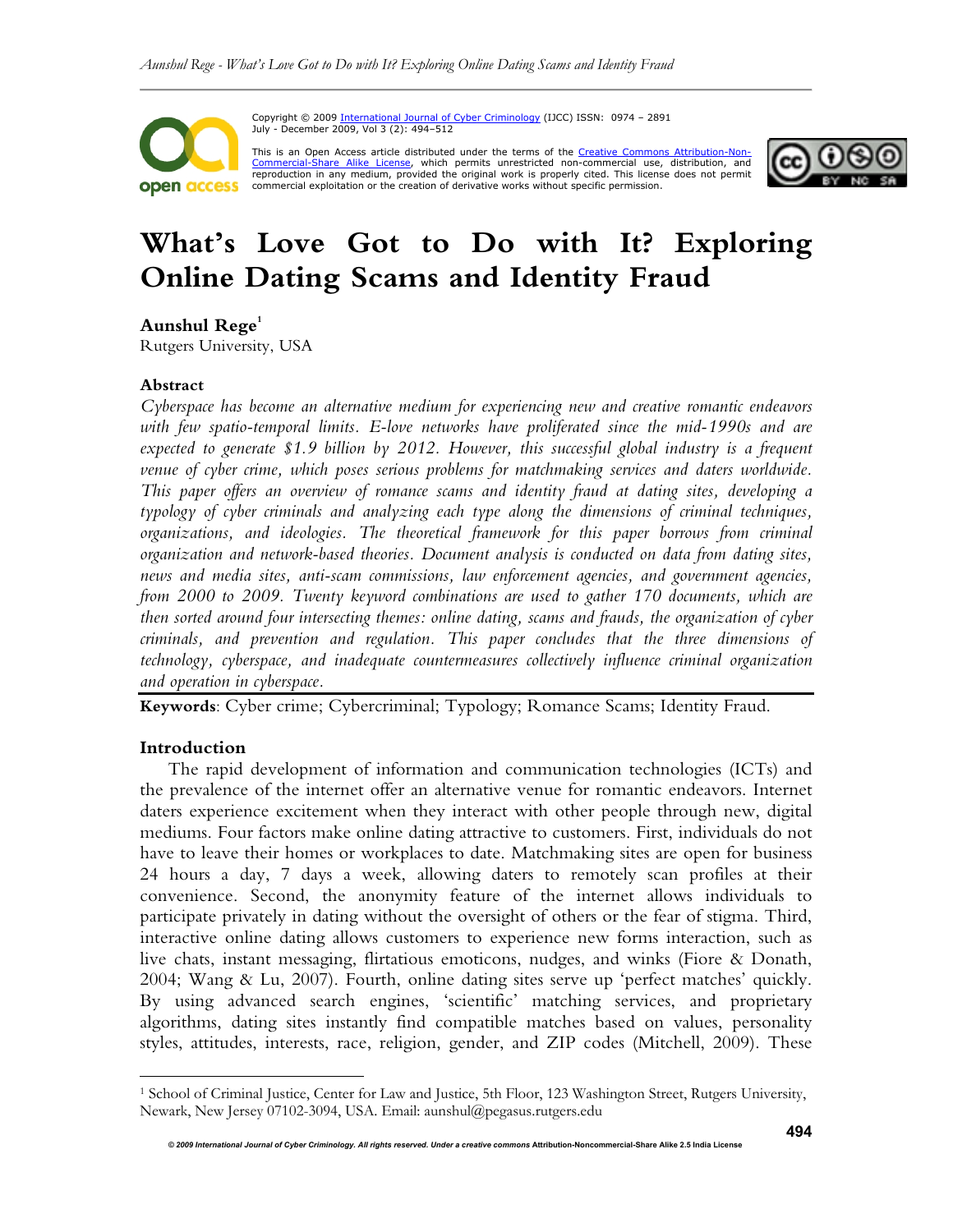

digital environments of anonymity and flexibility allow daters to test pluralistic ways of being that are instantaneous, alterable, and open to interpretation, making online dating attractive and stimulating to customers (Hitsch et al., 2005; Wang & Lu, 2007).

Not surprisingly, these qualities have resulted in the proliferation of the online dating sector since the mid-1990s, so much so that there are approximately 1,400 dating sites in North America today, such as Match.com, eHarmony.com, Chemistry.com, and Lavalife.com to name a few (Close & Zinkhan, 2004; Scott, 2009). US daters spent approximately \$245 million on online personals and dating services in the first half of 2005 (OPA 2005). The online dating industry generated revenues of \$957 million in 2008, making it the fourth highest grossing internet industry after online gambling, digital music, and video games (Epps et al., 2008; McMullan & Rege, 2009; Mitchell, 2009). In fact, the online dating sector is anticipated to generate \$1.049 billion in 2009 and is expected to grow at a rate of 10% annually, with projected revenue of \$1.9 billion by 2012 (Mitchell, 2009). This successful industry, however, is plagued by cyber crimes, such as romance scams and identity fraud. According to the National Consumers League (NCL), the average victim of a 'sweetheart swindle' lost more than \$3,000 in 2007 (NCL 2008; BBC 2007). The Internet Crime Complaint Centre's (IC3) 2007 Internet Crime Report found that online dating fraud was one of the most commonly reported complaints in the everrising internet fraud claims (IC3 2007; Mitchell, 2009). Reliable victimization statistics, however, do not exist for several reasons. As King and Thomas (2009) note, romance scams are international in scope and no centralized database tracking victims and their losses is currently available. Furthermore, law enforcement bodies only receive a fraction of all scam complaints, either because victims are embarrassed after being duped, or because they do not realize that they have been swindled (King & Thomas, 2009). While the estimates of victimization are rough at best, online daters are prime targets of romance scams and identity fraud, and thereby warrant special attention.

In the context of this paper, cyber crime is defined as any crime (i) where ICTs may be the agent/perpetrator, the facilitator/instrument, or the victim/target of the crime and (ii) which may either be a single event or an on-going series of events (Rege-Patwardhan, 2009; Symantec 2007). This definition encompasses both the duration of the crime as well as the roles (perpetrator, facilitator, and victim) of ICTs in cyber crimes. Cyber criminals are offenders who (i) are driven by a range of motivations, such as thrill, revenge, and profit, (ii) commit and/or facilitate cyber crimes, (iii) work alone, in simple partnerships, or in more formalized settings, and (iv) have varying levels of technical expertise (Rege-Patwardhan, 2009; Rogers, 2005; Wall, 2007).

This paper explores cyber crimes at dating sites to determine their organizational dynamics. The first section discusses romance scams, which involve fake profiles, fraudulent e-mails, and money orders, gifts, and reshipping of goods. The second section examines identity fraud occurring via dating sites. The third section examines the organizational characteristics and sophistication of various online romance scammers. Fourth, a scammer profile is offered based on skills, resources, scam-cultures, and rationales. The fifth section identifies how technology, cyberspace, and the poorly regulated internet dating industry permit fraudsters to organize and operate romance scams successfully. The paper concludes by stating how this study contributes to the general understanding of cyber crime and of life in cyberspace, and suggests related areas for further research.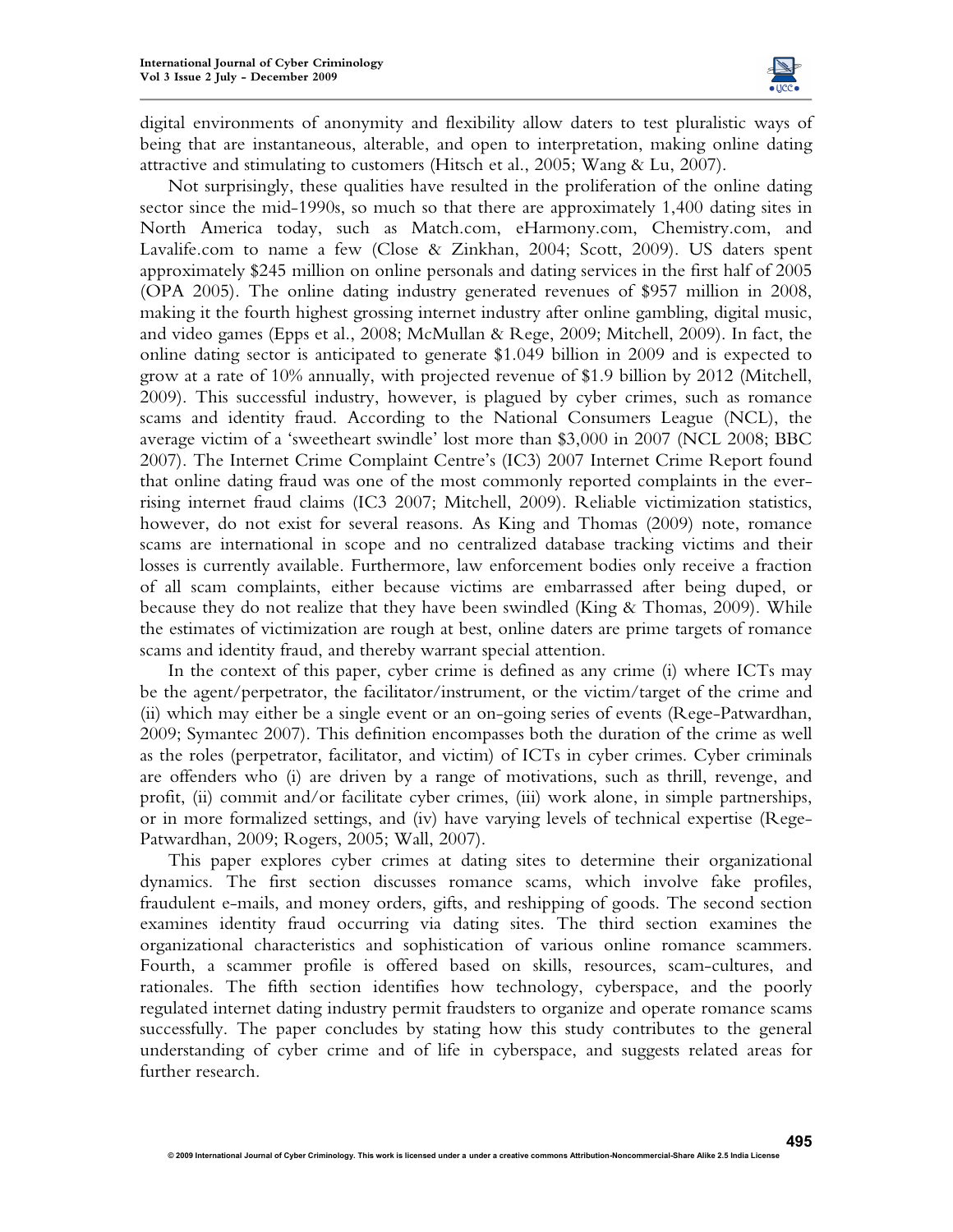#### **Methods**

Because data about cyber crimes at dating sites is not readily available from case law or field studies, document analysis is the research method of choice. This method is appropriate for several reasons. First, document analysis fits nicely with the exploratory nature of this research. As Dantzker and Hunter (2006) note, documents assist in discovering "why or how an event occurred and whether such an event could happen again" (p. 74). Indeed, documents allow the examination of cyber criminals, online crimes, and their properties. In addition, this method involves gathering and analyzing preexisting text in different ways so as to answer different research questions than originally intended. Regardless of the context and content of earlier documents, data can be reorganized and analyzed to specifically address the goals of this paper. Second, data on the phenomenon of cyber crime and online dating is not easily available through other methods. Finding romance scammers to interview or survey is nearly impossible because they belong to an underground culture that is unknown or inaccessible. Third, acquiring access to online deviant interaction requires technical expertise and covert observation, which are beyond the scope of this exploratory research and raise ethical issues. Finally, interviewing law enforcement personnel and dating industry representatives is equally challenging. The former are often hesitant to disclose confidential case information, which may include up to date counter strategies, digital evidence and equipment, and the implementation of social control efforts. Most dating industry representatives are reluctant to disclose scam cases for two reasons: (i) fear of being perceived as either vulnerable to scams, which, in turn, encourages further fraud, and (ii) public knowledge of scam activities creates market credibility issues, and drives customers away from established services, thereby benefiting competitors.

Documents published over a nine year time period, 2000 to 2009, were examined. This time frame was selected as the occurrence of cyber crime in the online dating arena was a recent phenomenon. The majority of the data gathered for this research came from online sources. The internet was a global medium and sped the flow of information, providing an abundance of documents from all over the world. The Google search engine was used to collect data because it was the premier search tool and offered three advantages over other search engines such as Yahoo and AltaVista. First, it coded more pages and created a larger index, which was an important factor when detailed research was being conducted. Second, Google presented fresh data by crawling the Web about once a month, adding fresh websites and dropping expired ones. Finally, Google used its "PageRank" technology, which was a numeric value that represented the importance of a website. As such, documents and web pages that were the most relevant to this research were obtained. Twenty keyword combinations such as "internet dating scams", "online dating fraud", "romance 419 scams", and so on (Table 1) were used and the collected data was sorted around four intersecting themes: online dating, scams and frauds, the organization of cyber criminals, and scam prevention and regulation.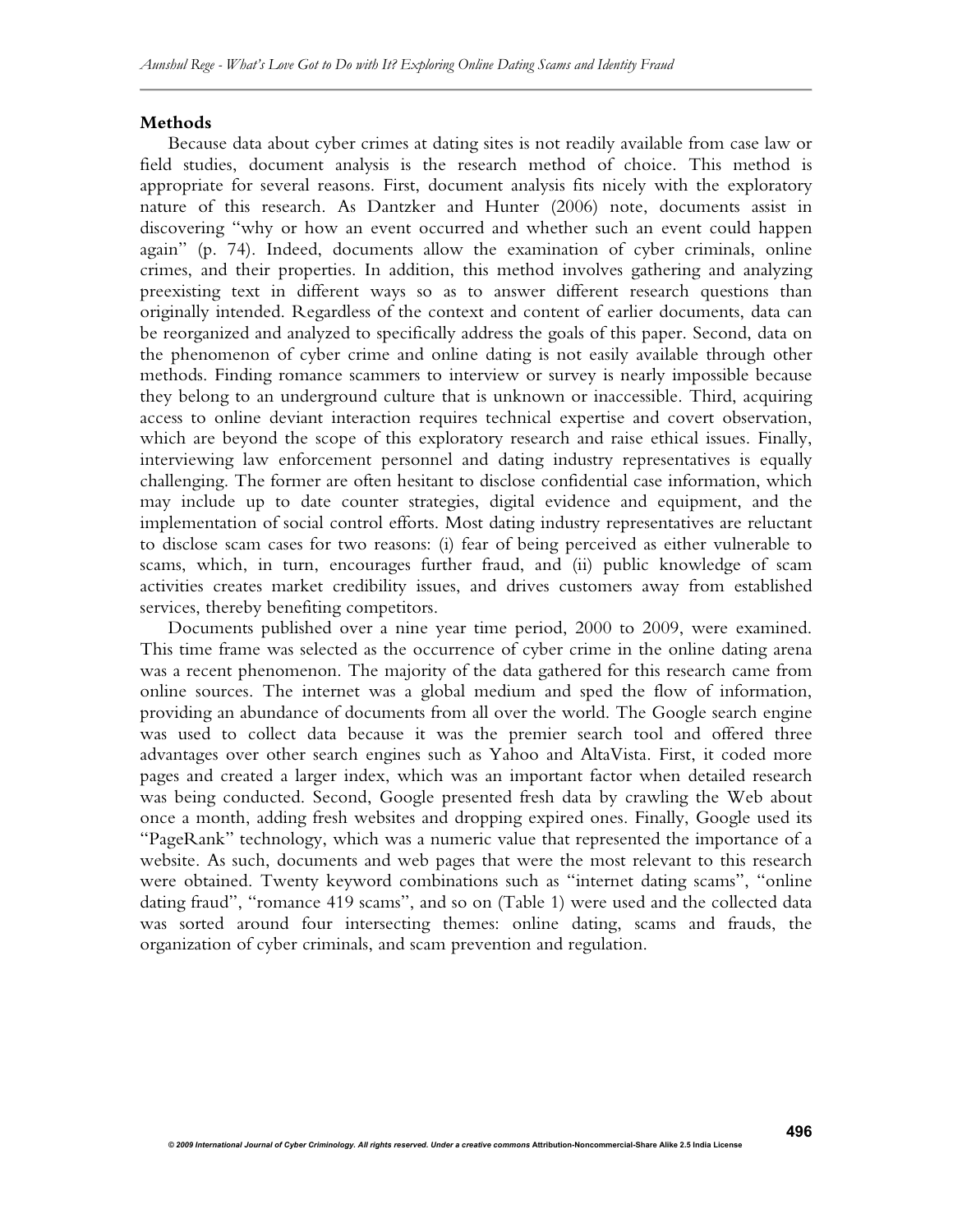

| "internet dating                               | "internet dating                          | "online dating                                | "romance 419                                       |
|------------------------------------------------|-------------------------------------------|-----------------------------------------------|----------------------------------------------------|
| statistics"                                    | scams"                                    | fraud"                                        | scams"                                             |
| "internet dating" $+$                          | "romance scam" $+$                        | cyber crime +                                 | "internet dating" $+$                              |
| "organized crime"                              | "crime ring"                              | "internet dating"                             | "anti scam"                                        |
| "online dating" +                              | "romance scammer                          | "fake profile" $+$                            | "romance scam" $+$                                 |
| "social engineering"                           | database"                                 | "online dating"                               | Nigeria                                            |
| "romance scam" $+$<br>Russia                   | "internet dating" $+$<br>"identity fraud" | "romance"<br>scams" $+$<br>$pictures + photo$ | "internet"<br>dating" $+$<br>"scammer"<br>profile" |
| scammers $+$<br>"neutralization<br>techniques" | "romance scams" +<br>"law enforcement"    | "romance scams" +<br>regulation               | "romance scams" $+$<br>government                  |

Documents were sampled until "thematic saturation" was achieved. Saturation occurred when the themes identified in the documents began to repeat themselves and subsequent documents did not yield new themes. In this study, thematic saturation occurred with a sample of 100 documents per keyword phrase. In general, Google searches returned 10 'hits' (links to websites or documents) per page, returning a vast number of articles per keyword search (anywhere from 74 to 2,090,000). The first 10 pages, i.e. 100 documents (thematic saturation criterion) were used for each of the 20 keyword combinations to obtain a total of 2000 sample documents. These articles, however, varied in relevance and length, and were also repetitive. The actual sample size was thus much smaller and comprised approximately 170 documents. Overall, this procedure was a consistent means of collecting data and ensured that each category was given equal weight and consideration.

While internet documents were easy to access, use, and link, and were presented in dynamic ways through video clips, sound bites, and animations, there were potential problems with quality control, accuracy of discovery, and consistency of documents over time (McMullan & Rege, 2009). These issues were handled by relying primarily on authenticated websites such as news sites [i.e. LATimes.com], anti-scam sites [i.e. RomanceScams.org], and government sites [i.e. U.S. Department of Justice.], indexing every relevant article's uniform resource locator (URL), creating a registry of all sources, and triangulating multiple sources to cross check information and to look for missing data (Neuman, 2003). This analysis adequately captured the properties of cyber criminal organization, and the operation of online romance scams and identity fraud. Using a different search engine (Yahoo or AltaVista) and a different set of keyword combinations, however, could have resulted in different articles that provided new information and a different analysis. Future research could repeat this study using other search engines and keywords to generalize the findings of this research.

## **Romance Scams**

Romance scams, or 'sweetheart swindles', are an emotionally devastating type of fraud, as scammers make their victims believe they have strong feelings for them; the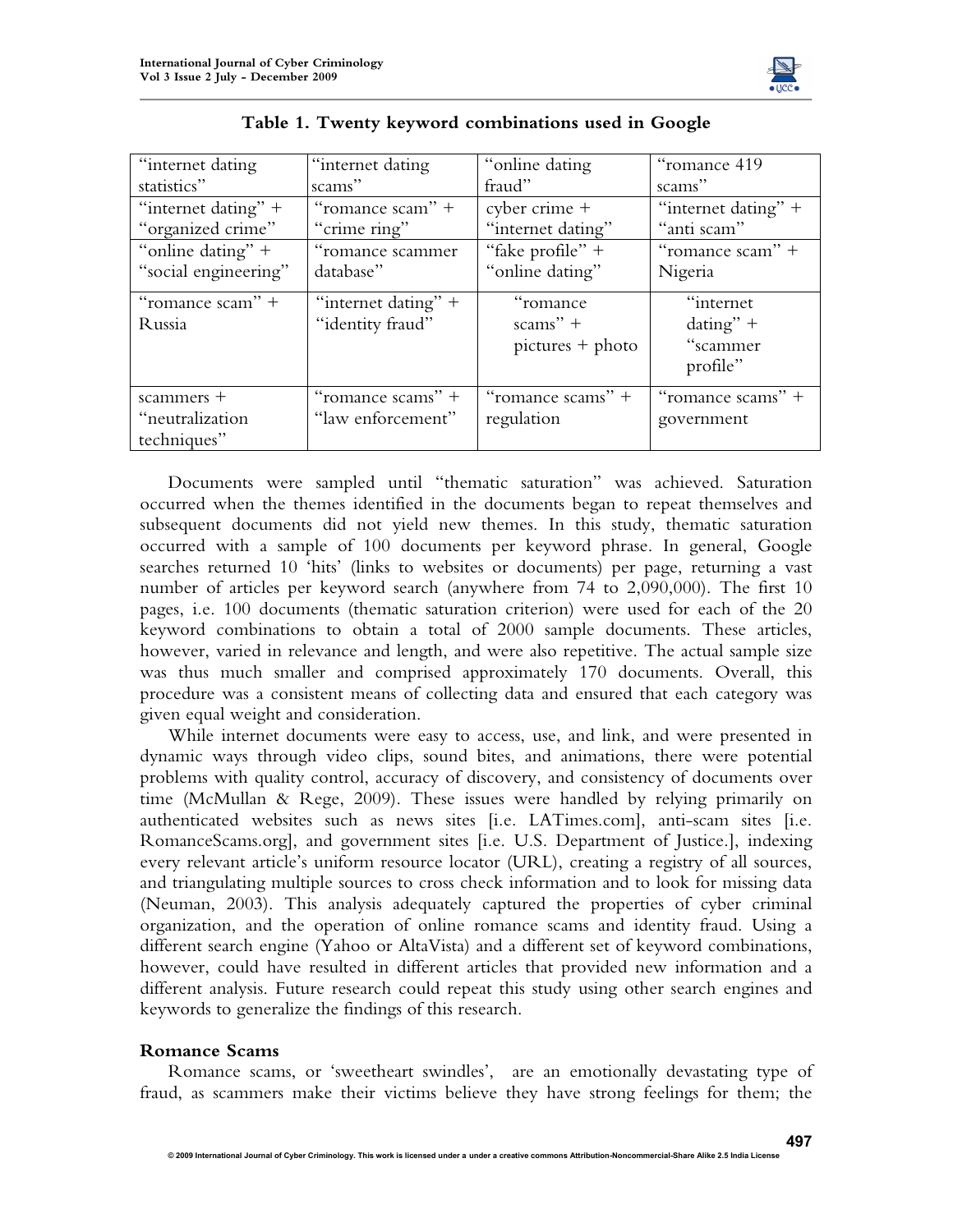romance component of the scam acts as a bait to lure victims, before committing other types of fraud, such as identity theft and financial fraud (Arms, 2010). While other scams, such as lottery scams and employment scams, are somewhat less personal, romance scams lower victims' defenses by appealing to their compassionate side (ScamWatch.gov.au 2010). Romance scams have existed prior to the internet era and have taken many forms (CSS, 2010). For instance, victims would receive romantic letters via post, and after establishing correspondence and trust, the scammer inevitably requests money (Arms 2010). The newspaper dating classifieds were also another avenue for conducting romance scams; these were more targeted as scammers knew their victims sought romance and thus were more likely to be entangled in the scam (Arms, 2010).

Romance scams have now shifted online. Dating websites allow fraudsters to "cast their nets wider and disappear more easily than they could have 20 or 30 years ago" (CSS 2010, p. 1). Scammers can now access a larger pool of victims that are geographically dispersed with great ease and anonymity. Like traditional scams, online romance scams not only result in emotional damage, but also cost victims millions of dollars each year (O'Key 2008). Online romance scams unfold as a *process*, often occurring over several months (O'Key, 2008; USDOS, 2007). Scammers use legitimate dating sites as springboards for meeting their victims (IC3 2007). First, a fake profile is thoroughly designed with an "articulately worded essay, a list of hobbies, … a flirtatious tag line and even a quality picture" (Malko, 2007, p.1). Scammers can use photographs that range from low-quality and heavily pixilated photographs to high quality studio shots; often multiple shots of the same model are used, which strengthens the scammer's credibility who can supply limitless photographs at the victim's request (Ghana-pedia.org, 2009).

The second stage involves contact; the scammer almost always initiates communication with the victim. Scammers then establish a strong bond with their victims through constant communication to generate trust, confidence, and romantic liaisons; this phase can last anywhere from six to eight months until the desired trust-level is achieved (O'Key, 2008; USDOS, 2007). Romance scams are gender neutral, equally targeting male and female online daters. At the third stage, scammers request money from victims by narrating tragic or desperate circumstances, such as theft of personal documents during travel, unexpected hospital expenses resulting from sudden accidents or illnesses, or securing funds for travel to meet the victim (BBC, 2007; Cukier & Levin, 2009; IC3, 2007; OSAC, 2005; USDOS, 2007). Furthermore, these circumstances are often sequential; the scammer always needs more financial assistance as the desperate circumstances intensify. The more successful the scammer is in convincing victims of these circumstances, the more the victim is lured into the scam; this 'cycle of lures' continues until victims lose patience or realize they are being duped and stop sending money (IC3 2007). Given the amount of time and effort undertaken by the scammer to set the groundwork and establish trust, many victims do not realize they are being scammed, making this activity profitable for the scammer (USDOS, 2007).

Consider the cases of Patrick Giblin, Steven Coffman, and Terry McCarthy. Giblin was charged in 2005 for defrauding approximately 130 women using dating sites such as Quest Personals, Lavalife, Intimate Connections, and Private Lines, to feed his gambling habits (Kouri, 2006; USDOJ, 2005; Lovefraud.com, 2009). He swindled a total of \$320,241 from victims in New York, Virginia, North Carolina, Georgia, Florida, Ohio, Tennessee, Texas, and Missouri (Kouri, 2006; LoveFraud.com, 2009; USDOJ, 2005). To enhance his credibility, Giblin claimed he was a law enforcement officer and that his father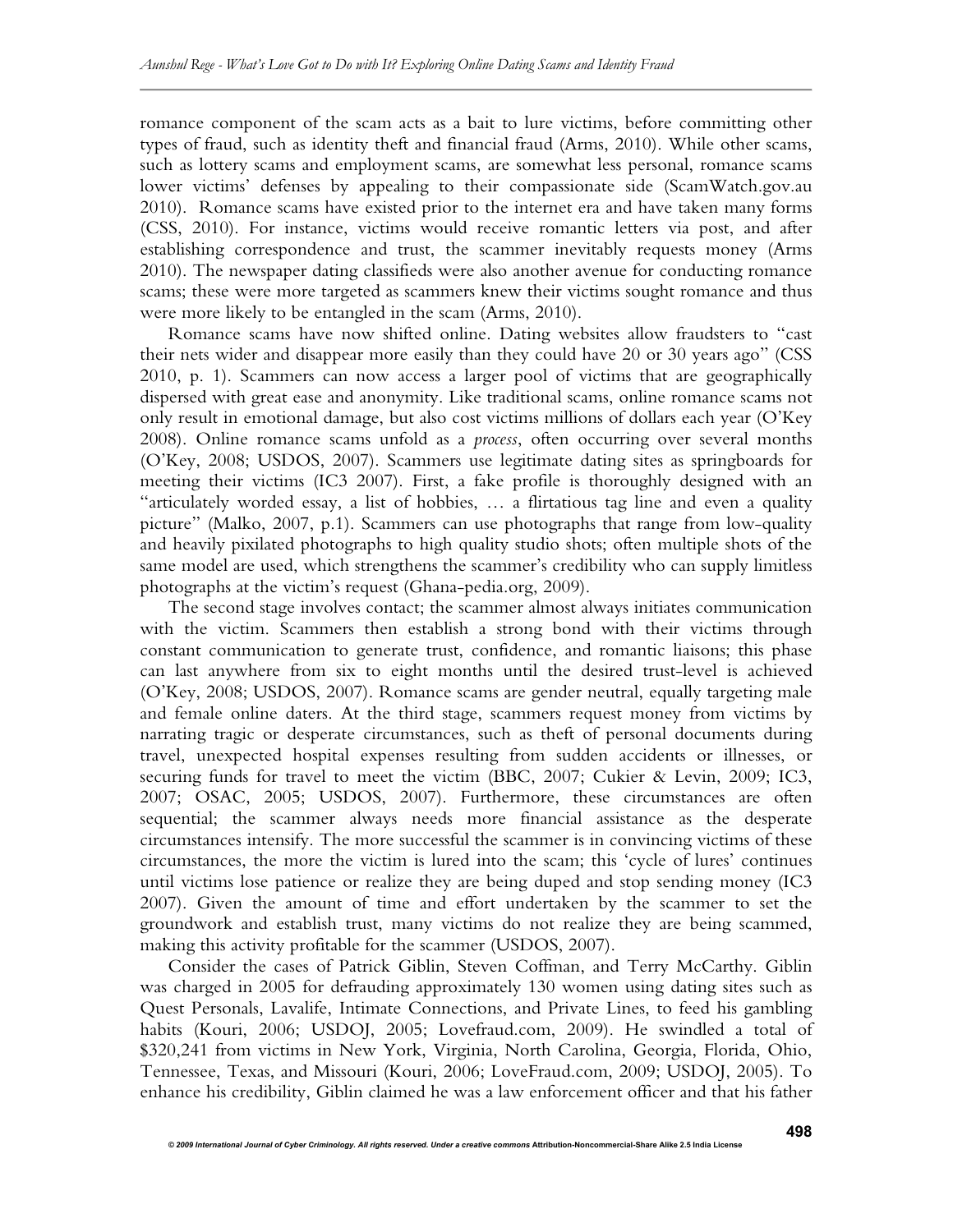

and brother were also employed with the criminal justice system (LoveFraud.com, 2009). After initiating contact online, he cultivated a telephone rapport with each victim over several days or weeks. He would then declare his interest in pursuing a romantic relationship and falsely promise to end his victims' loneliness (Kouri, 2006; USDOJ, 2005). Eventually Giblin requested financial assistance for relocation to each victim's community; he asked the women to wire him the money via Western Union (Kouri, 2006; USDOJ, 2005).

Steven Coffman was deceived by the Russian scammer 'Elena Inyutina'. They met through an American-based dating website and within a short e-mail exchange, Elena professed her love for Coffman: "I feel you Steve, we are one in heart, spirit, soul mates" (Holguin 2005, p. 1). She requested an in-person meeting and Coffman sent \$2,000 for her airfare and visa (Holguin, 2005; Nelson, 2005; Pressbox.co.uk, 2005). When Coffman went to greet his sweetheart at the Sky Harbor Airport in Arizona, Elena never came. When he searched for her on the internet, he found Elena on several Russian Blacklist websites, where she had been titled the "queen of Russian scammers" (Pressbox.co.uk, 2005, p. 3). He discovered that Elena had been scamming several men since 1999 and had used different names and locations (Pressbox.co.uk, 2005). When Coffman contacted the Tempe Police, the Federal Bureau of Investigation (FBI), and the Internet Fraud Complaint Center (IFCC), he was not given any assistance (Nelson, 2005, Pressbox.co.uk 2005). Scammers such as Elena were charming and lured innocent victims into their scams with ease; as Coffman stated: "I never had a woman talk to me like this ever in my life. It wasn't hard for me to fall in love with her. She seemed so perfect" (Nelson 2005, p. 1). These romance scams often originated in Russia's internet cafés where women enticed American men with photos and emails, "suck[ed] out \$3,000 to \$5,000 [from them, and] then simply disappear[ed]" (Holguin 2005, p. 1). While Giblin and Inyutina acted individually, other scams displayed more organizational sophistication.

Romance scams were also conducted by pairs of individuals. The 2001 fraud against Terry McCarthy was a case in point. McCarthy searched internet sites for a possible Russian love match. Anna Lazarev responded; after a few email exchanges, McCarthy sent her funds so that she could visit him (Smh.com.au, 2004). She kept the money and stopped communication. Unlike most victims, however, McCarthy pursued matters with the Russian government. He wrote a letter directly to the Russian president Vladimir Putin asking that Anna be brought to justice (Smh.com.au, 2004). Putin ordered an investigation, which revealed that Anna and her spouse, Yuri Lazarev, were running the scam (Womenrussia.com 2004). Initially, the Russian couple used Anna's real name and photos to lure men, but as the scam grew in size and scope, they began to use aliases such as "Magdeeva, Marina Chumachenko, Vasilisa Schelkonogova, Anna Porfireva, Olga Trophimova, and many others" (Womenrussia.com 2004, p. 1). The couple also hired female acquaintances to collect wire transfers, as well as women to write romantic and flirtatious messages to victims from all over the world (Womenrussia.com, 2004; Smh.com.au, 2004). The Lazarev duo netted approximately \$394,500 over two years by duping about 300 men from Australia, New Zealand, Canada, the United States and other Western countries (Smh.com.au, 2004). Once the payments were made, the 'dream girl' vanished. When Yuri and Anna Lazarev were apprehended, police found detailed biographical information for at least 70 victims (Agencyscams.com, 2006).

Another romance scam operated as a network in Nigeria. These scam networks recruited members based on skill and speed; new members were recruited after being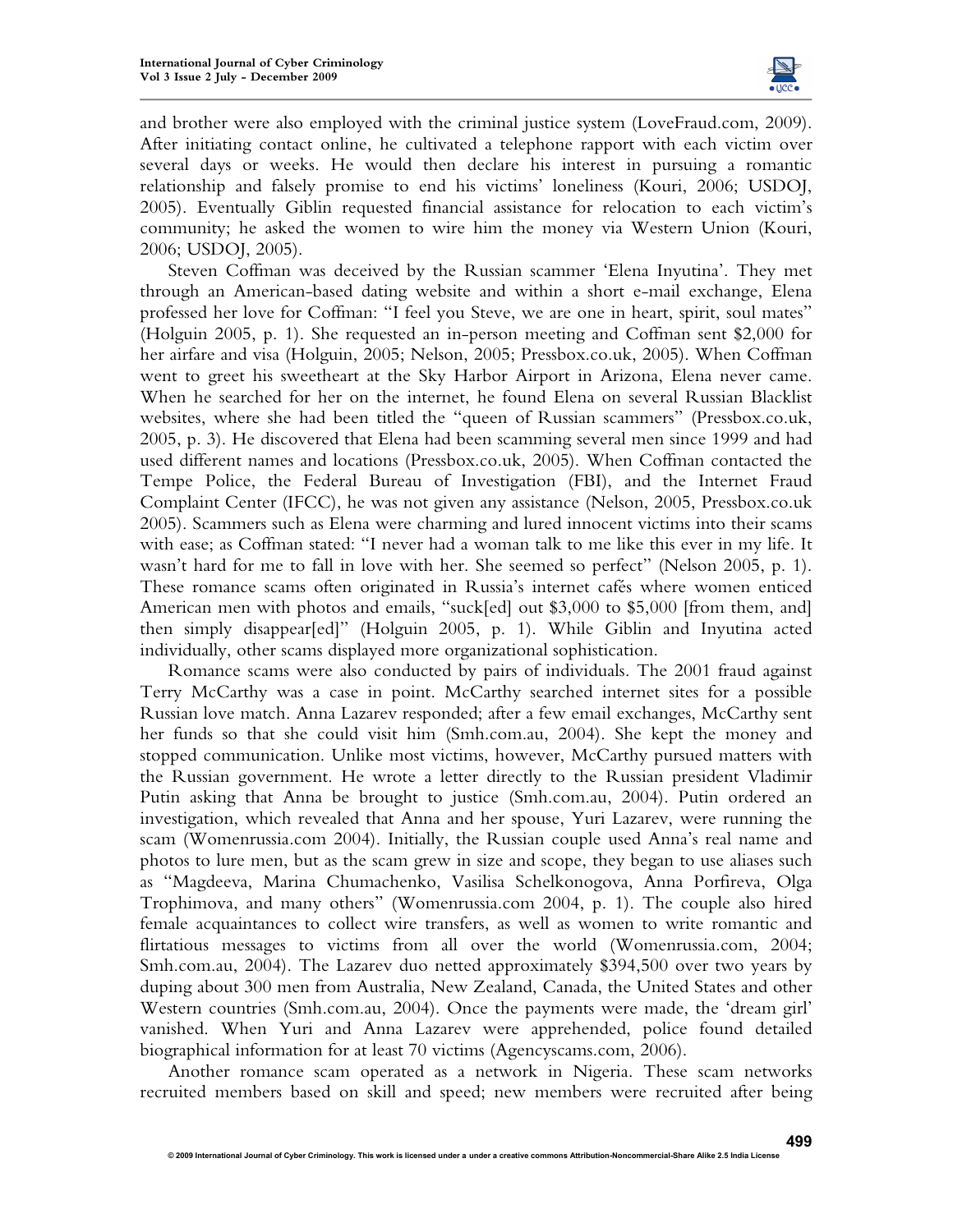spotted at cyber cafés (Dixon, 2005). Several members comprised this scam network. First, communicators worked in cyber cafés from "10:30 p.m. until 7 a.m., so [that they could] work in peace" (Dixon, 2005, p. 1). During these extensive shifts, they extracted thousands of American e-mail addresses and sent off 500 fraudulent e-mails daily, some of which were romance scams (Dixon, 2005). Other members were responsible for setting up profiles, using pictures from modeling websites worldwide. Members also included college graduates who composed romantic letters that were disseminated to victims (Dixon, 2005). This collective effort resulted in the scam network receiving about seven replies daily, and as one member noted: "When you get a reply, it's 70% sure that you'll get the money" (Dixon, 2005). Nigerian scammers generated approximately \$45 million every year through these love scams (DeBrosse, 2008).

Each type of criminal organization greatly benefits through the use of ICTs. Loners can utilize ICTs to target victims; the combined strength and efforts of hackers is unnecessary (Brenner, 2002). Small-scale scam groups with similar goals can cooperate with greater ease and speed. Hierarchy disappears, paving the way for a lateral networked structure, with loosely-structured sub-networks and global coalitions that are transitory and goal-specific in nature (Brenner, 2002). These criminal organizations often use romance scams as a precursor to other crimes, such as reshipping stolen goods, financial fraud, and identity fraud.

#### **Identity Fraud**

In addition to direct emotional and financial damage, romance scams affect victims indirectly. While these victims may not encounter the scammer, their identities are exploited in various sweetheart swindles. Identity is a complex and multi-faceted concept that can be divided into three categories: (i) personal: internalized view of identity that relates to a person's sense of self, (ii) social: externalized view that concerns the way that a person is viewed by others, and (iii) legal: the manner in which the accumulation of information distinguishes one person from all others (Finch, 2007). Thus, personal and social identity are concepts of inclusiveness, whereby individuals establish group membership through similarity to others, while legal identity differentiates individuals from others and is a means of establishing individuality and personhood (Finch, 2007). Furthermore, personal and social identity evolve as individuals change "on the journey through life whereas legal identity is immutable and permanent" (Finch, 2007, p. 31). Identity fraud involves the impersonation of another person for a particular purpose after which imposters reverts to their own identity, while identity theft involves the total abandonment of one identity and the complete assumption of another, distinct identity (Berg, 2009; Finch, 2007). While identity theft and fraud occur in the physical world, cyberspace permits imposters to shield their true identities and take on numerous aliases with greater ease; just as "consistency of identity is expected in the real world, opacity of identity is the norm in the virtual world" (Finch, 2007, p. 37). Identity fraud involves the appropriation of legal identity, which is concerned with the ability to authenticate claims to be a particular individual.

Romance scammers required pictures to set up their profiles, which they acquired from a variety of sources (Finn & Banach, 2000). Nigerian-based romance scams typically utilized photographs from modeling sites, such as Focus Hawaii (Datingnmore.com, 2004). Scammers patiently sifted through various photo galleries and selected the most lucrative pictures for their profiles. Alternatively, scammers took photos and profiles of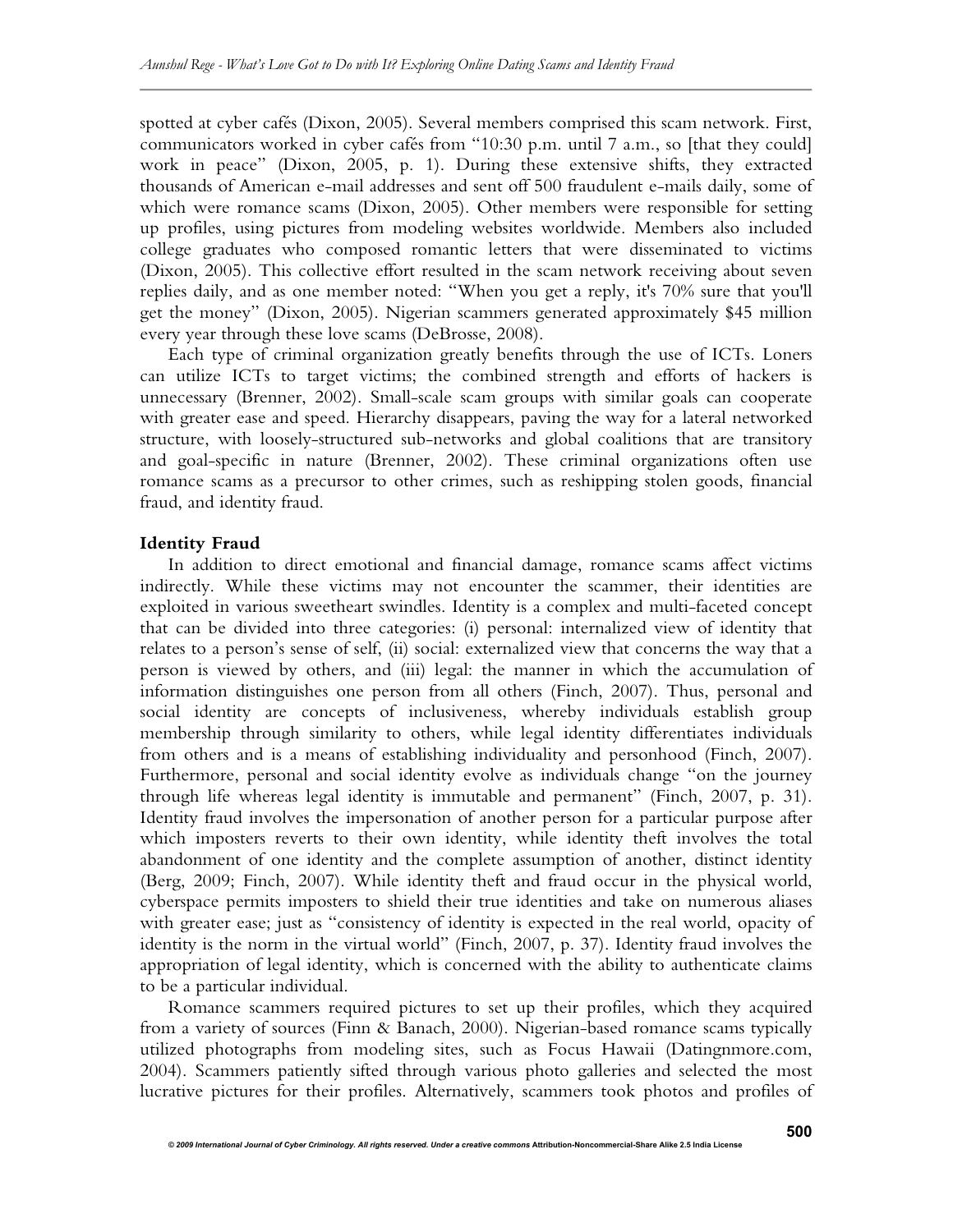

innocent customers registered at legitimate dating sites to create a deliberately misleading impression as to aspects of their identity (Datingnmore.com, 2004; Finch, 2007). The absence of in-person interaction and other sensory cues (visual appearance, sound, and so on) available in the real world to authenticate identity contribute significantly to the potential for protecting, modifying, or otherwise misrepresenting identity.

Yet another source for scammers was using easily available images on the internet. Consider the case of Robert Frost, a professional racecar driver in the Grand American Rolex Sports Car Series. In 2007, Frost was tracked down, sent flowers, and recognized at several public airports by women he had never met (DeBrosse, 2008). Unbeknownst to Frost, his photos had been uploaded on several dating sites by romance scammers to lure women; since 2007, Frost's images had appeared on approximately 90 websites, under 80 different e-mail addresses and aliases (DeBrosse, 2008). Mary Leal, an internet security consultant investigating Frost's case, physically travelled to Nigeria and met one 'Robert Frost', a 24-year-old man by the name of George McCall (DeBrosse, 2008). When asked about using Frost's picture illegally, McCall disagreed that he had stolen the photo: "anything (accessible) on the Internet [was] legal" (DeBrosse, 2008, p. 2). Similarly, the abovementioned Lazarev duo had taken pictures of women who had no knowledge that their images were being circulated online as marriage partners, or that victims were being asked for money in their names (Agencyscams.com, 2006). Another form of identity fraud occurred when scammers sent copies of altered passports and US visas to assure victims who doubted their existence and their intent to visit (OSAC, 2005).

The internet also gave romance scammers access to personal information; they were able to sift through official sources in online identity databases to find suitable victims, acquire sufficient information about them, and then assume their identity. Fraudsters who were intent on committing financial fraud targeted individuals that had solid credit ratings and easily accessible credit card or bank account information. In order to pay membership fees at dating websites, scammers engaged in financial identity fraud; they hacked into eBay and similar sites to access credit card numbers (DeBrosse, 2008). Furthermore, they used these stolen credit cards to buy flowers or candy to further demonstrate their love for the victim (Sullivan, 2005). Scammers sometimes required assistance with re-shipping items that were often purchased with stolen credit cards to various Nigerian locations (Sullivan, 2005). As many US merchants were wary of shipping to Nigeria, scammers used their victims as middle-men; one victim had merchandise worth \$50,000 sent to her to be reshipped to her partner in Nigeria (Sullivan, 2005). Thus, as Finch (2007) noted, cyberspace weakened the adherence of legal identity to its rightful owner and permitted scammers to access a far wider range of potential victims. Not only did cyberspace offer imposters anonymity and security from detection, it also disassociated them from any accountability, thereby permitting them to act criminally with little remorse and consequence.

## **Organizing Romance Scams**

Law enforcement authorities and the dating industry claimed that romance scams operated as organized crime (BBC, 2007; Enoch, 2008). As one security expert stated: "many of these scammers work together to create enormous fraud rings and share data on how best to scam people" (Enoch, 2008, p. 3). While 'organized crime' has been portrayed as large-scale, enduring 'Mafia-type syndicates with strict hierarchies of authority, an international scope, and involvement in several illicit enterprises, their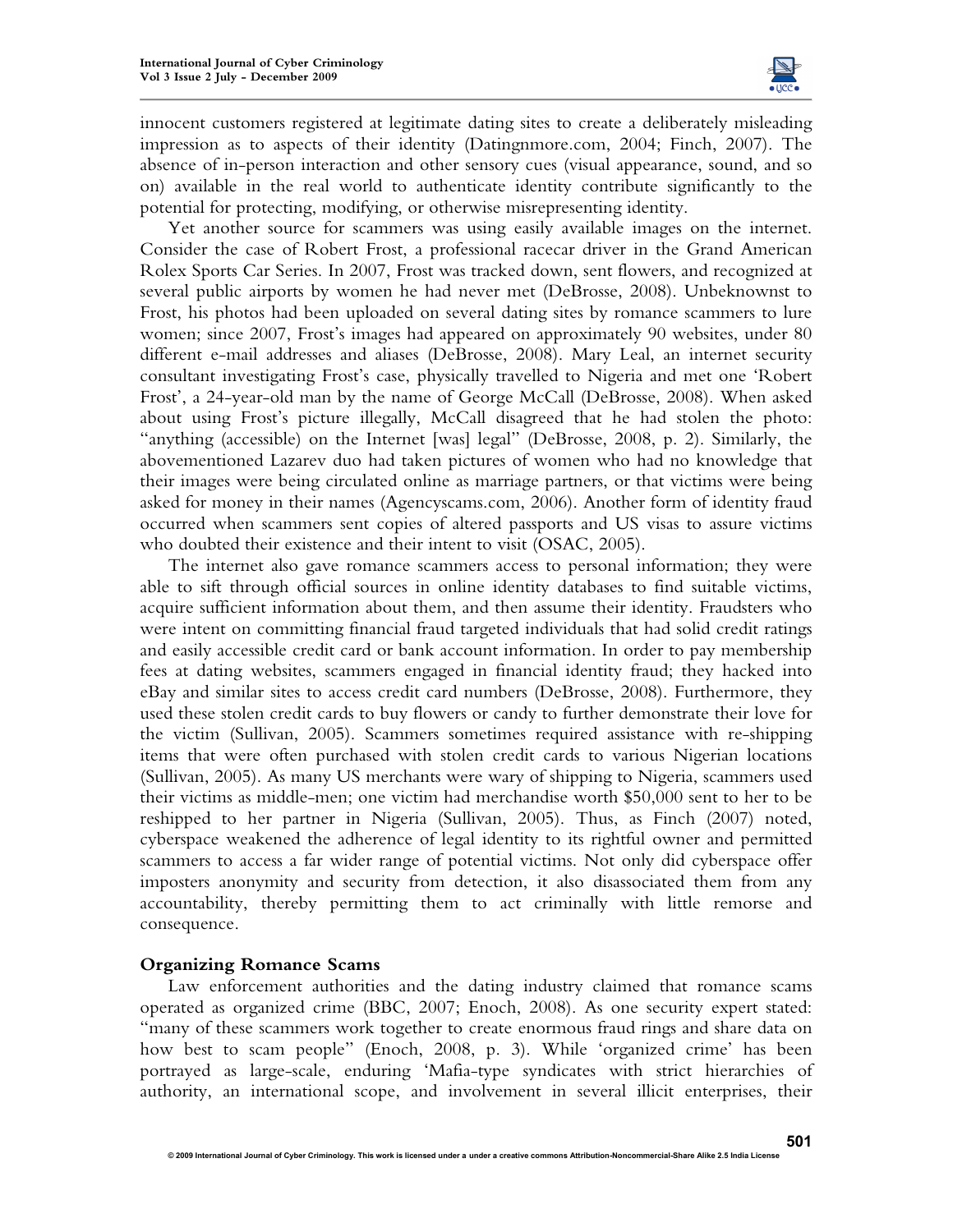prominence has faded as they now comprise only a minority of organized criminal groups (Bullock et al., 2010). Small organized and transient networks of criminals are far more common; they coalesce to commit specific crimes and disband upon their completion (Bullock et al., 2010; McMullan & Rege, 2009). The national police forces in the U.K. and Germany, as well as the European Union have recently adopted this broader definition of organized crime. Are cyber-sweetheart scams conducted as organized crime, crimes that are organized, or crimes that range in organizational complexity? What characteristics of organized crime are evident in these scams? Do ICTs alter some of these characteristics? Addressing these questions requires identifying which organized crime characteristics fit each type of scammer listed above (Table 2).

First, not all the scamming operations were conducted by groups of criminals; several romantic swindles were committed by either individuals working alone or small groups of criminals. For instance, Giblin and Elena duped several victims on their own, while the Lazarev scam initially enjoyed success with just two members. Online scam networks, such as the Nigerian scam ring, extended over space and time using ICTs, required "less personal contacts and thus less relationships based on trust and enforcement of discipline between criminals" (Council of Europe, 2004, p. 9). In fact, ICTs favored those organizations that were already based on flat-structured networking, with "loose collaborative criminal [sub-] networks" (Council of Europe, 2004, p. 9; McAfee, 2005). Each sub-network worked together to successfully implement cyber crimes. What organizational structure did scam networks exhibit?

Online romance scam networks did not have strict membership criteria; the Lazarev group and the Nigerian network were flexible and hired members as needed. Regardless of the size of membership, group codes were non-existent; the only common goal shared by all scammers was to make money. Furthermore, scammers did not exhibit the property of continuity; scammers generally vanished when they reached their monetary goals or when they were exposed. Also, scammers engaged in extensive planning to ensure the smooth execution of their crimes; they groomed their victims for extended time periods and sweet talked them into giving up their finances. But what organizational structure did these scam networks exhibit?

Lemieux (2003) identifies the main roles inherent in most criminal networks of any size. At the core of a criminal network are the *organizers*, who determine the nature and scope of activities (Lemieux, 2003). The *extenders* are responsible for the expansion of the criminal network. They recruit new members and encourage collaboration with other illegal businesses, government and justice. In scam networks, it appeared that the same individuals acted as both organizers and extenders, recruiting members with varying skills (typing, English proficiency, hacking) as needed to ensure the successful overall operation of the criminal enterprise.

The *executors* are responsible for carrying out the objectives of the organizers. They implement the attacks according to the plans laid out by the organizers and possess the specialized skills necessary to successfully carry out the operation. In romance scam networks, executors were those who could speak foreign languages, compose flirtatious letters, write e-mails, and speak on the phone with their victims to keep them engaged in the scams (CBC, 2008). *Enforcers* are the protectors of the criminal network and they take the necessary measures to ensure compliance from victims (Lemieux, 2003). While the use of corruption was not evident in the above scam examples, the use of emotional blackmail and extortion were evident. For instance, when victims were unwilling to send money,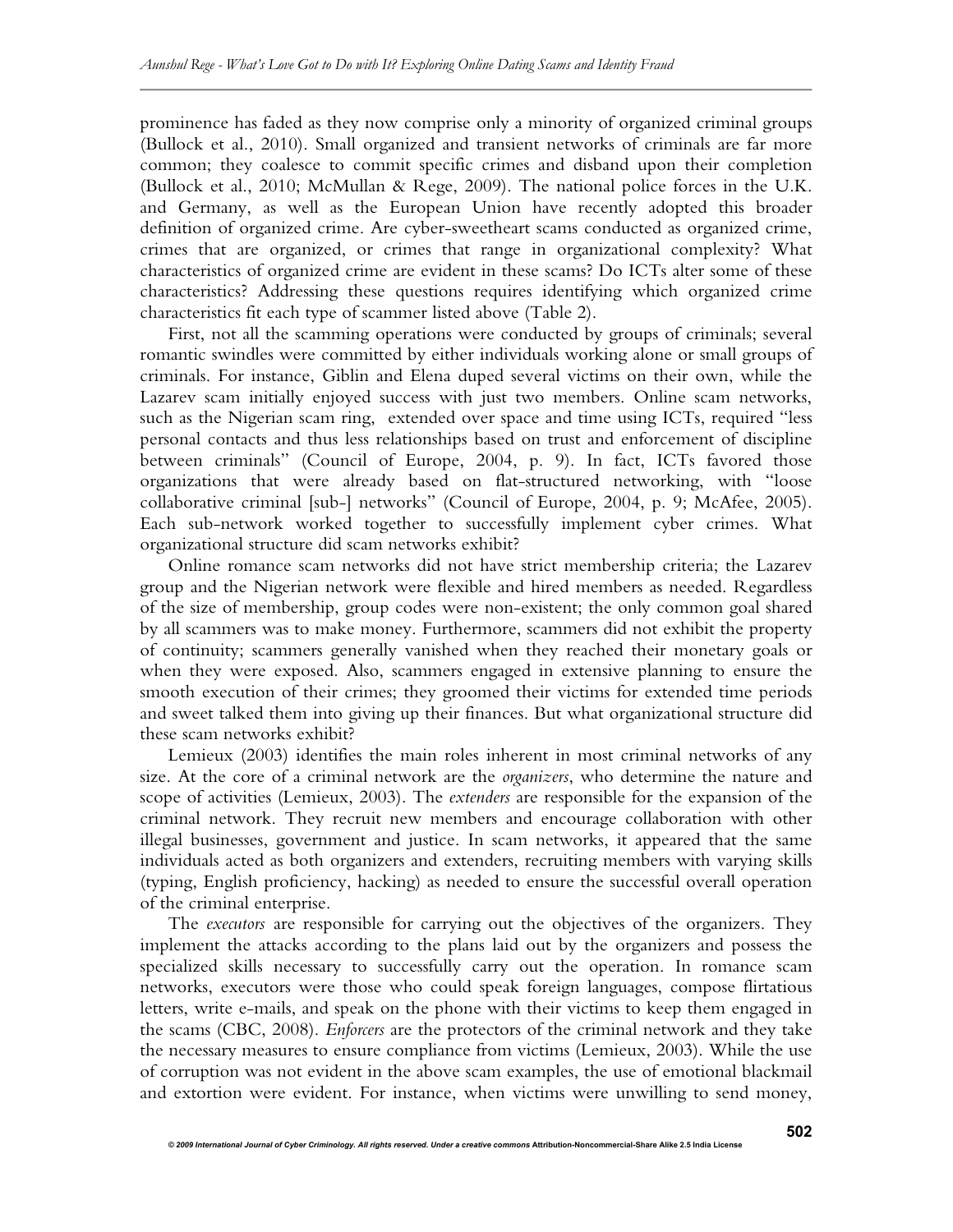

scammers often said, "you don't have any feelings for me", "I thought we had a real relationship here", or "you're heartless" to lure the victim back into the scam (Netcred.co.uk, 2006). In cases where scammers were exposed, they swore that they fell in love with the victim. This technique was effective because victims already had a strong bond with their scammers (Romancescams.org, 2008a). In scams where webcams were used by victims, fraudsters recorded webcam videos and later used these to extort money to prevent releasing films and pictures to porn sites (Romancescams.org, 2008b).

*Money movers* collect money from the victims and return it back to their criminal enterprise. The money mules in scam networks picked up monies wired through Western Union. Finally, there are *crossovers* who are part of the criminal network but also belong to legitimate governmental, financial, or commercial sectors. Scam victims are often convinced of the authenticity of numerous government documentation bearing official government letterhead, stamps, and seals (Cukier & Levin, 2009). As such, crossovers provide invaluable insider access and legitimacy, thereby contributing to the effectiveness of the criminal organization and the romance scam. While no explicit information about crossovers was found in the above-mentioned cases, these individuals may be recruited as necessary by the network to provide false official documentation, such as passports and visas, to enhance the scammer's credibility.

| Table 2. Typology of Romance Scammers and Identity Fraudsters |                                                                                            |                                                                                                |                                                                                                                                                |                                                                                                                   |                                                                                   |                                                                                                                                                                            |  |  |
|---------------------------------------------------------------|--------------------------------------------------------------------------------------------|------------------------------------------------------------------------------------------------|------------------------------------------------------------------------------------------------------------------------------------------------|-------------------------------------------------------------------------------------------------------------------|-----------------------------------------------------------------------------------|----------------------------------------------------------------------------------------------------------------------------------------------------------------------------|--|--|
| Criminal<br>Organization                                      | Bonds &<br>Structure                                                                       | Division of<br>Labor                                                                           | Non-<br>technical<br><b>Skills</b>                                                                                                             | Technical<br><b>Skills</b>                                                                                        | <b>Neutralization</b><br>Technique                                                | Evasion<br>Technique                                                                                                                                                       |  |  |
| Individual                                                    | $- N/A$                                                                                    | $- N/A$                                                                                        | - Patient<br>- Social skills<br>$(smooth -$<br>talking, trust-<br>building)<br>- Routine                                                       | - Basic<br>computer skills<br>- Fake profile/<br>image                                                            | - Denial of<br>victim                                                             | - Anonymity                                                                                                                                                                |  |  |
| Small Group                                                   | -Strong and<br>weak bonds<br>-Long-lasting<br>and transient<br>alliances<br>-Decentralized | - Organizers/<br>extenders<br>- Executors<br>- Money<br>movers                                 | - Patient<br>- Social skills<br>(smooth-<br>talking, trust-<br>building)<br>- Routine                                                          | - Basic<br>computer skills<br>- Fake profile/<br>image<br>- Victim<br>databases                                   | - Denial of<br>victim<br>- Denial of<br>injury                                    | - Anonymity<br>- Flexibility $\&$<br>dynamic<br>(re)organizatio<br>$\mathbf n$                                                                                             |  |  |
| Large-scale<br>Network                                        | -Weak bonds<br>-Transient<br>-Decentralized                                                | - Organizers<br>- Extenders<br>- Executors<br>- Enforcers<br>- Money<br>movers<br>- Crossovers | - Patient<br>- Social skills<br>(smooth-<br>talking, trust-<br>building)<br>- Routine<br>- Scam culture<br>(resource)<br>sharing,<br>training) | - Basic<br>computer skills<br>- Fake profile/<br>image<br>- Victim<br>databases<br>- Mass e-mail<br>dissemination | - Denial of<br>victim<br>- Denial of<br>injury<br>– Appeal to<br>higher loyalties | - Anonymity<br>- Flexibility &<br>dynamic<br>(re)organizatio<br>$\mathbf{n}$<br>- Autonomous<br>operation<br>- Exposure of<br>sub-networks<br>instead of<br>entire network |  |  |

There are several advantages arising from this networked structure in regard to criminal events. First, there is no head authority in control; sub-networks have the freedom to operate autonomously. Second, the loose connections within the network allow for flexibility, which facilitates the "rapid reorganization of criminal activities in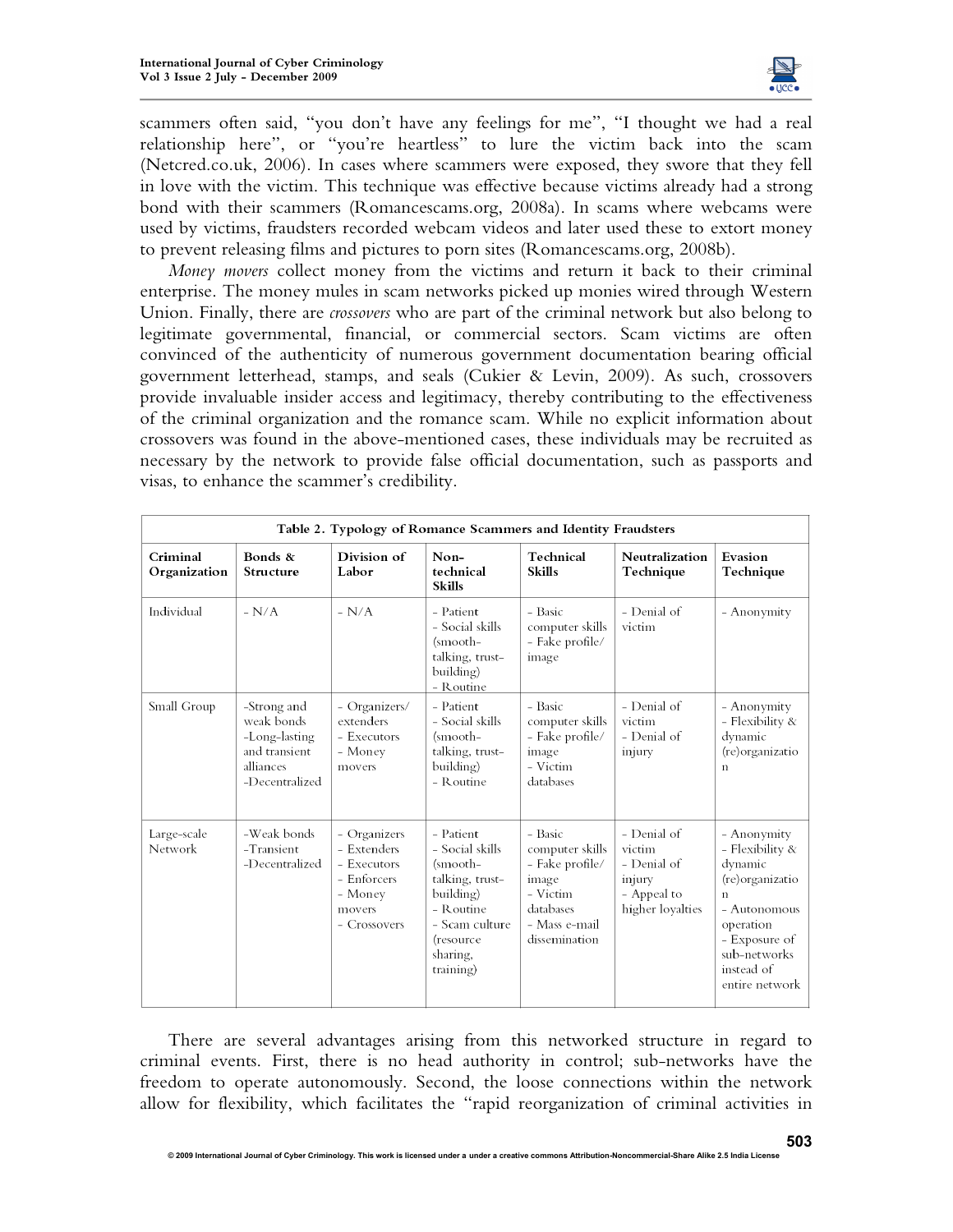response to changing consumer demand and law enforcement activities" (Schloenhardt, 1999, p. 13). Not surprisingly, these networks are sometimes described as "disorganized", and it is precisely this quality that makes them dynamic and efficient: "if a node or hub disappears, nodes may simply move their connections to others", thereby exhibiting regenerative tendencies (Yoo, 2005, p. 2). Finally, the network model is less vulnerable to social control. Only smaller units are exposed to policing agents, leaving the rest of the network intact: "free-scale networks remain remarkably immune to attack; randomly destroying nodes will not cause [the entire network] to collapse" (Yoo, 2005, p. 2). Having examined the organizational dynamics of scammers, the next section discusses properties that are specific to online romance scam operations.

## **Online Romance Scammer Profile**

Regardless of their organizational sophistication, scammers exhibited certain common traits. First, they were patient in grooming their victims. They spent time selecting and stealing photos that would make their operations successful, establishing victims' trust, and sweet-talking them into the scam. This six to eight month process clearly demonstrated that scammers were enduring, rational, planned, and coordinated in their crimes.

Second, unlike cyber crimes such as hacking into servers, installing malware, and manipulating software programs, which required technical expertise, online scamming required basic computer skills and an internet connection. Scammers did not have to hack into dating sites to create accounts; they easily created dating profiles at numerous matchmaking sites that had little to no security or background verification checks. More important skills included social skills; they were trained in the art of smooth-talking victims, establishing trust, and building confidence. Some scam networks may have hired technologically savvy individuals to hack and acquire credit card information resulting in identity fraud. These temporary recruits resulted in transient and dynamic network structures.

Third, scammers followed routines thoroughly. Scammers worked six-hour shifts and engaged in an extensive division of labor, with each unit responsible for a specific task. Members were responsible for mapping out online courtships, planning different scenarios that may occur during real-time conversations, and when to introduce tragic circumstances (CBC, 2008). Some networks hired trained psychologists who assisted in further psychologically trapping victims (CBC, 2008). Scammers had a goal of retrieving two or three Western Union wires from victims each week, with a monthly expected take of about \$1,000 (DeBrosse, 2008). This thorough routine and dedication permitted scammers to successfully defraud millions of victims. Scammers made \$30,000 in 'good months', which were spent on "clothes, hotel rooms, and Dom Perignon at 'VIP' clubs" (Brulliard, 2009, p. 2).

Fourth, online romance scam networks subscribed to a 'scam-culture'. Many individuals belonged to groups of scammers who pooled their money, shared internet access and resources, and trained newcomers to the art, some as young as 6 years old (DeBrosse, 2008). Romance swindlers acquired all the necessary tools to commit their scams: "formats, or 'FMs' for letters; 'mailers', or accounts that send e-mails in bulk; and huge lists of e-mail addresses, bought online" (Brulliard, 2009, p. 2). Scammers rented computers for "60 Nairas each (about 50 cents) for 30 minutes of browsing, [and] correspond[ed] with dozens of different women at once in Western countries" (DeBrosse, 2008, p. 1). The city of Lagos in Nigeria served as a hub for romance scams; here,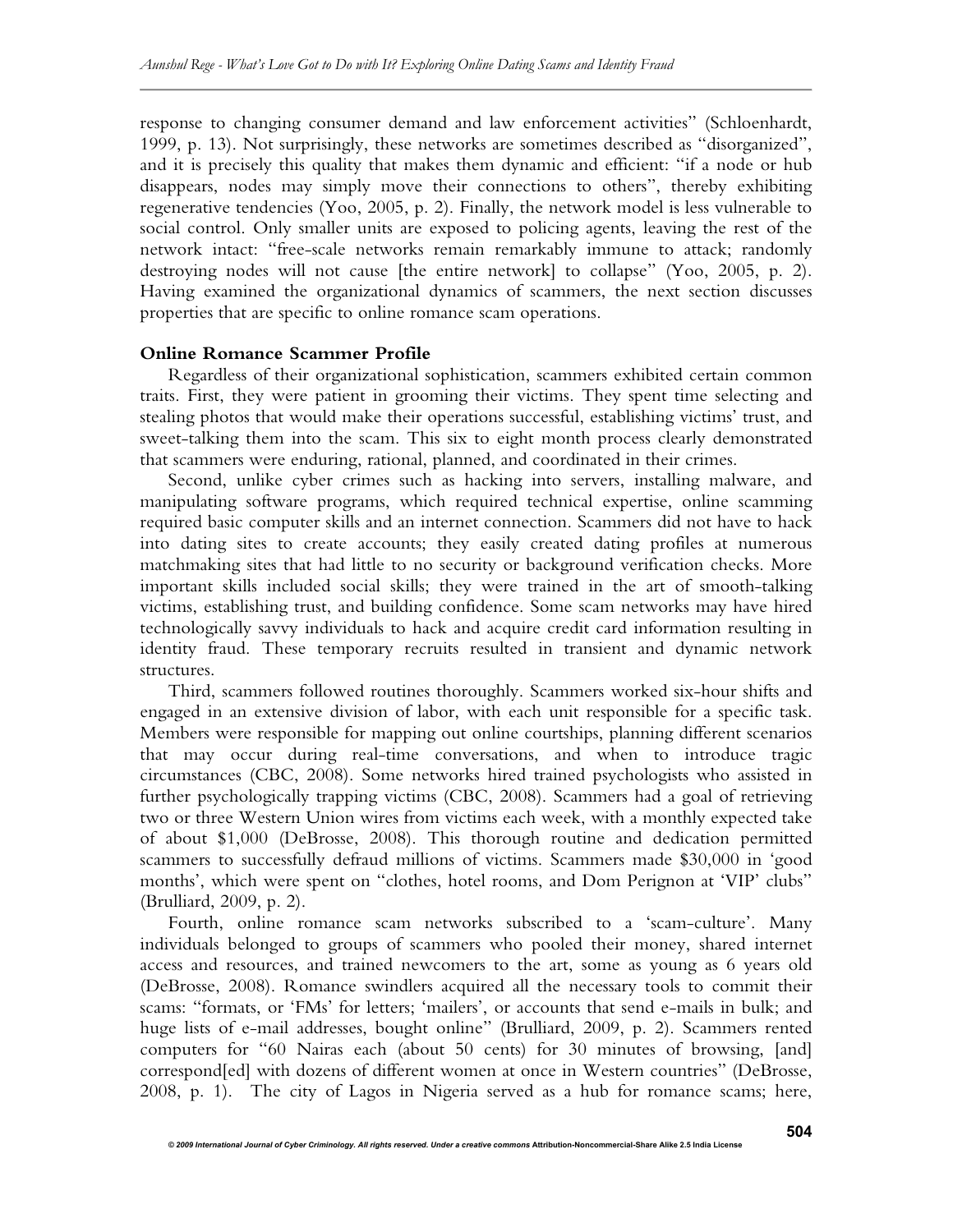

scammers in internet cafés were trained in social skills. With the increasing availability of wireless internet services, however, fraudsters could also commit their crimes from private residences (Bruillard, 2009).

Finally, online scammers engaged in three main neutralization techniques to rationalize their activities before bilking their victims. The members of the Nigerian-scam network rationalized their acts by employing the 'denial of victim' technique, where the scam was viewed as a punishment towards a deserving person; their prey was "avaricious and complicit" (Dixon, 2005, p. 1). In fact, scammers had their own anthem titled 'I Go Chop Your Dollars', which states: "You be the mugu [victim], I be the master… I go chop your dollar, I go take your money and disappear. 419 is just a game, you are the loser I am the winner", which clearly demonstrated that scammers subscribed to the 'sucker mentality' (Dixon, 2005, p. 1; Finckenauer, 2007). Another Nigerian scammer anthem states: "my maga don pay/Shout alleluia", which celebrates that a victim (maga) sent money (Brulliard, 2009). Other scammers, like McCall, did not believe that they were engaging in any illicit conduct when using other individuals' identities. They subscribed to the 'denial of injury' neutralization technique as they were not bilking these individuals and therefore not causing any real harm to them. Finally, scammers used the 'appeal to higher loyalties' neutralization technique, where scamming in criminal networks was embedded in a larger scam culture. Here, scammers exhibited loyalty to the norms and goals of their own criminal network; they subscribed to criminal mores such as weekly goals of acquiring money, supporting each other, sharing and pooling resources, and training novices.

## **Discussion**

Several factors compound the problem of online romance scams. First, the online dating industry is hardly subjected to any regulation and background verification checks are seldom conducted (BBC, 2007; McRae & McKnight, 2007). Most dating sites handle scammers through a 'report abuse' feature on their websites. The onus of protection is on online daters and not on police or dating sites (Tracy, 2008). Few sites do offer proactive strategies such as screening for patterns of scammer behavior and deleting those profiles immediately (Tracy, 2008). Australia's Cupid Media is a case in point. This dating website gets approximately 15,000 new profiles everyday, of which 3,000 are rejected based on their poor use of English and unrealistic profile photos (Bentley, 2009). PerfectMatch.com looks for scammers who blast email messages to thousands of people right after creating their accounts (Mitchell, 2009). PerfectMatch.com also looks for certain keywords and phrases that is indicative of scammers. eHarmony has partnered with *Iovation*, which offers "Reputation Manager, a service that gathers information on individuals' illicit activity from online dating and other sites and makes it available to subscribers" (Mitchell, 2009, p. 5). True.com blocks IP addresses associated with specific countries, such as Nigeria, which filters approximately 20% of applicants (Mitchell, 2009). This site also runs criminal background checks on everyone who subscribes to its service, blocking roughly 80,000 felons from subscribing in 2008 (Mitchell, 2009). Industry experts, however, agree that most background checks would be costly with little increase in safety: "a very basic background check costs about \$10, … [but] most scammers would still be able to get around that layer of security" (Enoch, 2008, p. 4). For instance, scammers use stolen credit cards, rendering background checks on stolen identities useless (Mitchell, 2009).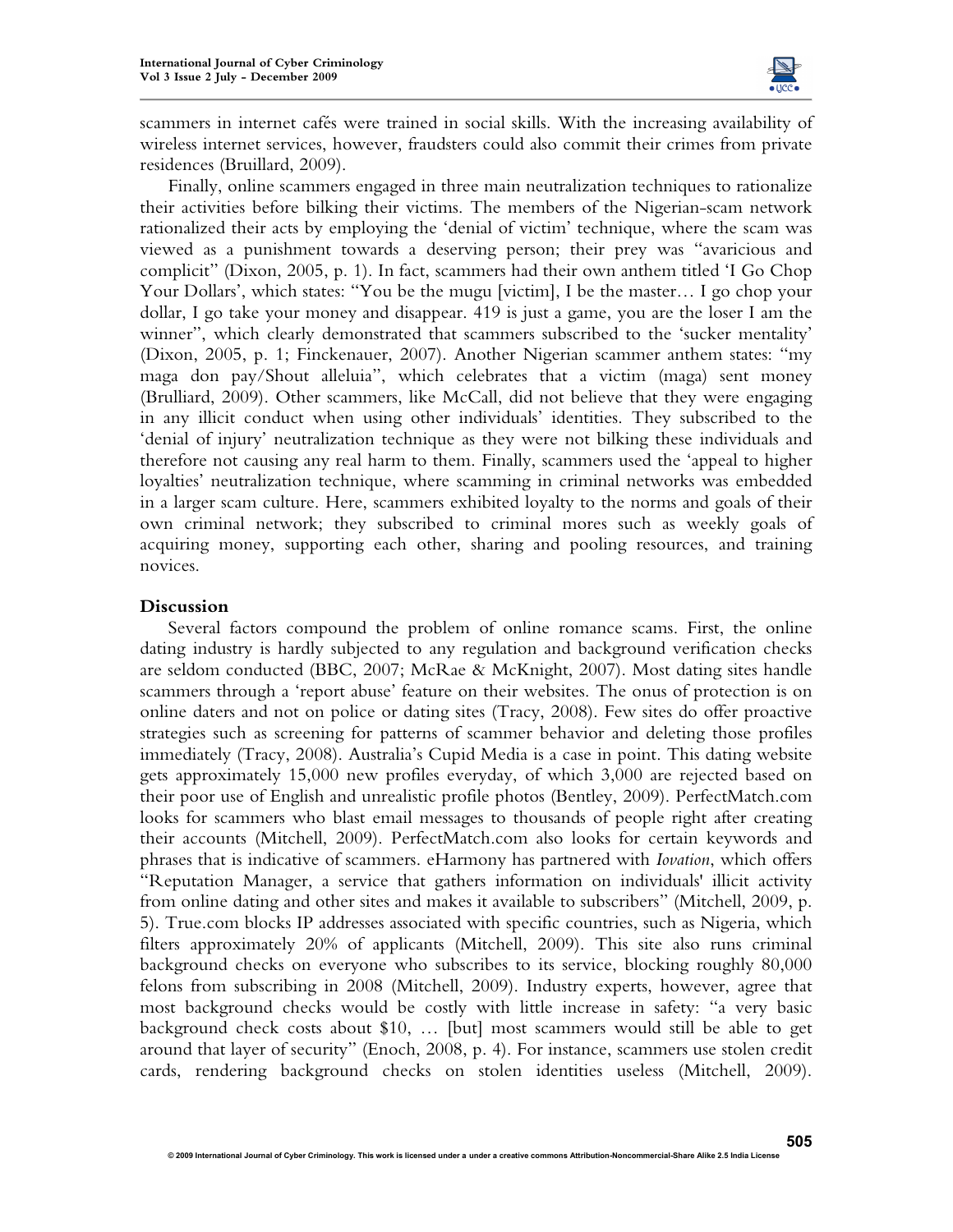Furthermore, several law enforcement databases do not communicate with each other, questioning the legitimacy of background checks (Mitchell, 2009).

Second, when victims do come forward, they are rarely offered any assistance from law enforcement agencies. Issues of vagueness in jurisdiction, lack of international collaboration, and low priority of dating scams work against victims of sweetheart swindles. While the FBI, US embassies, and local police issue warnings about dating scams, little assistance is offered beyond these admonitions. In some instances, when victims file a complaint with the authorities in countries where the scam originated, they receive a call back from someone claiming to be a police official. This official will then state that their monies have been recovered, but a fee payment is necessary to get the funds back, resulting in yet another scam (Cukier & Levin, 2009). This scenario is problematic not only because the victim is defrauded again, but also because the victim mistrusts officials thereby contributing to the scam underreporting rate. Furthermore, this situation also suggests the strong connections between crossovers in the law enforcement sector and members of the scam network. Some international collaboration, however, do exist. The Nigerian government works with Queensland Police using an online reporting system; Australian victims can report scams directly to Nigeria's Economic and Financial Crimes Commission (EFCC) (Moses, 2009). This partnership has lead to the arrest and prosecution of 10 Nigerian fraudsters, whose assets will be used to repay victims (Moses, 2009). Other anti-scam websites, such as romancescams.org and ghana-pedia.org offer support services, scam education, and incident reporting. These sites also offer scammer data bases that list the fraudster's profile nickname and 'real' name, e-mail address, phone number, location, and address. Potential victims can cross-check their sweetheart's information against these databases, identify any possible scams, and report the fraud, thereby protecting themselves and others from being victimized. Ghana-pedia plans to initiate a new dating page that will filter out the genuine profilers from the bogus ones, using several confirmation tactics, such as meeting with a Ghana-pedia representative personally and supplying authenticated identification details (Ghana-pedia.org, 2009).

#### **Conclusion**

Literature on cyber crime has examined cyber terrorism (Blane, 2002; Lewis, 2004; Taylor et al., 2006), cyber extortion (Bednarski, 2004; McMullan & Rege, 2009; Paulson & Weber, 2006), online identity theft (Jewkes, 2003; Berg, 2009; Finch, 2007), online child pornography (Jenkins, 2001; Wells et al., 2007; Wortley & Smallbone, 2006), organized cyber crime (Brenner, 2002; LeBeuf, 2001; McAfee, 2007), and legal and policing challenges (Nhan & Huey, 2008; Pattavina, 2005; Smith et al., 2004), to name a few. Online dating crimes offer yet another context to further comprehend the many faces of cyber crime, and their properties and consequences.

First, this paper examines how cyber criminals organize and operate to commit online romance scams. Conventional theories for criminal organization were created before the advent of cyberspace and technology, and have therefore not considered their impact on the organization of criminals. This research offers a preliminary examination of online criminal structure using a socio-organizational level of analysis. It examines how digital environments influence cyber criminal organization. ICTs change the face of crime allowing cyber criminals to use technology to commit deviant acts, by offering anonymity, increased flexibility and transience, better efficiency, and speed, which cyber criminals use to organize themselves and their acts. The characteristics of cyberspace that facilitate crime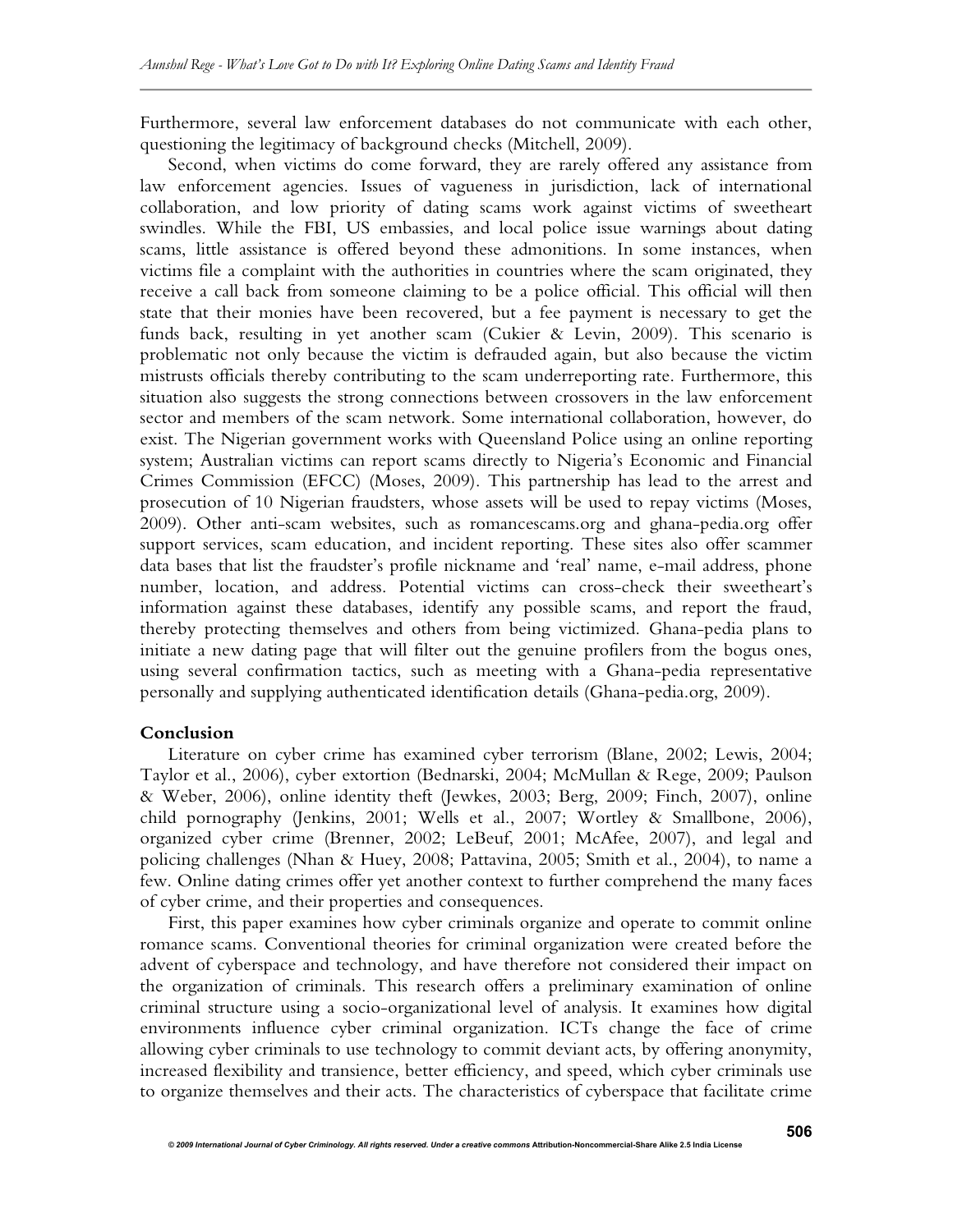

can be accounted for by the acronym SCAREM (Stealth, Challenge, Anonymity, Reconnaissance, Escape, and Multiplicity) (Newman & Clarke, 2003). Indeed, cyber criminals are invisible and anonymous in cyberspace, difficult to detect, highly motivated and rationally choose their targets, and can easily replicate their crimes. Scammers can attack from a distance, which makes tracking them difficult. Scammers can be *anyone* in cyberspace; they can easily change names, emails, photos, and list themselves on different dating sites as being of different gender, race, age, and sexual orientation. These fraudsters are purposeful in their choice of victims, targeting those who are emotionally vulnerable in order to extract funds. Finally, once scammers have their initial profile and tragic circumstances established, they can simultaneously and repeatedly victimize online daters.

Second, this paper also illustrates the impact of cyber crime on victims. Not only do victims of romance scams suffer emotional harm, but, as Berg (2009) notes, their sense of self, trust, and autonomy is also violated. Victims experience a range of negative emotions, such as anger, resentment, fear, anxiety, and depression (Berg, 2009). Furthermore, victims of romance scams feel embarrassed and believe that they are responsible for their victimization, which impacts their sense of trust in themselves, potential online matches, and the overall online networking experience. In addition to online daters, dating websites also experience victimization; public knowledge of victimization creates market credibility issues, and drives daters away from their business towards other dating sites. By identifying the assortment of cyber crimes at dating sites and creating a typology of these crimes, this paper addresses the prevalence of cyber criminality, and the benefits offered to cyber criminals, at and by online dating environments. By understanding how cyber criminals exploit dating site vulnerabilities and circumvent protective measures, this research contributes to the areas of internal and external security issues in the online dating sector.

Finally, this exploratory research can be used as a foundation for more specific studies into the area of cyber crime at dating sites. One area is the creation of phony dating sites by cyber criminals. Here, legitimate daters pay service fees to create an account on the fake dating site, as well as for each email or message they send and receive. Scammers create false profiles on the bogus site and send love-laden messages to their victims in an effort to extract victims' monies (ScamWatch.gov.au, 2010). Second, researchers can explore variations in romance scams. For instance, a recent twist in the romance scam involves the United States army. In this case, scammers pretend to be US soldiers serving in Iraq or Afghanistan, take on their true ranks and names, and link it to freely available images of soldiers on the internet (Army.mil, 2010). These scammers exploit the emotions and patriotism of their victims, asking them to send funds for laptops, international telephones, and transportation fees (Army.mil, 2010). A third area of research involves studying other types of fraud associated with online romance scams. Romance scammers often engage in other scams, such as "Nigerian Emergency Scams, Plane Ticket and Visa Scam, Nigerian 419 Scams, Fake Police Scams, Cashing Money Order Scams, Lottery Scams, Phony Inheritance Scams, and Job Scams", which indicates that their organizational sophistication and range of criminal activity needs further study (ODST, 2009, p. 1). Finally, researchers could study other crimes linked with romance scams. In 2010, a British national travelled to West Africa to meet his online 'sweetheart'. This romance fraud, however, was not operated by a scammer, but was generated by an organized crime group (SOCA, 2010). Upon arrival, the victim was kidnapped, assaulted, and held prisoner until a release-ransom was paid. Since 2007, there have been reports of Australian, Belgian, and German nationals being kidnapped as a result of online romance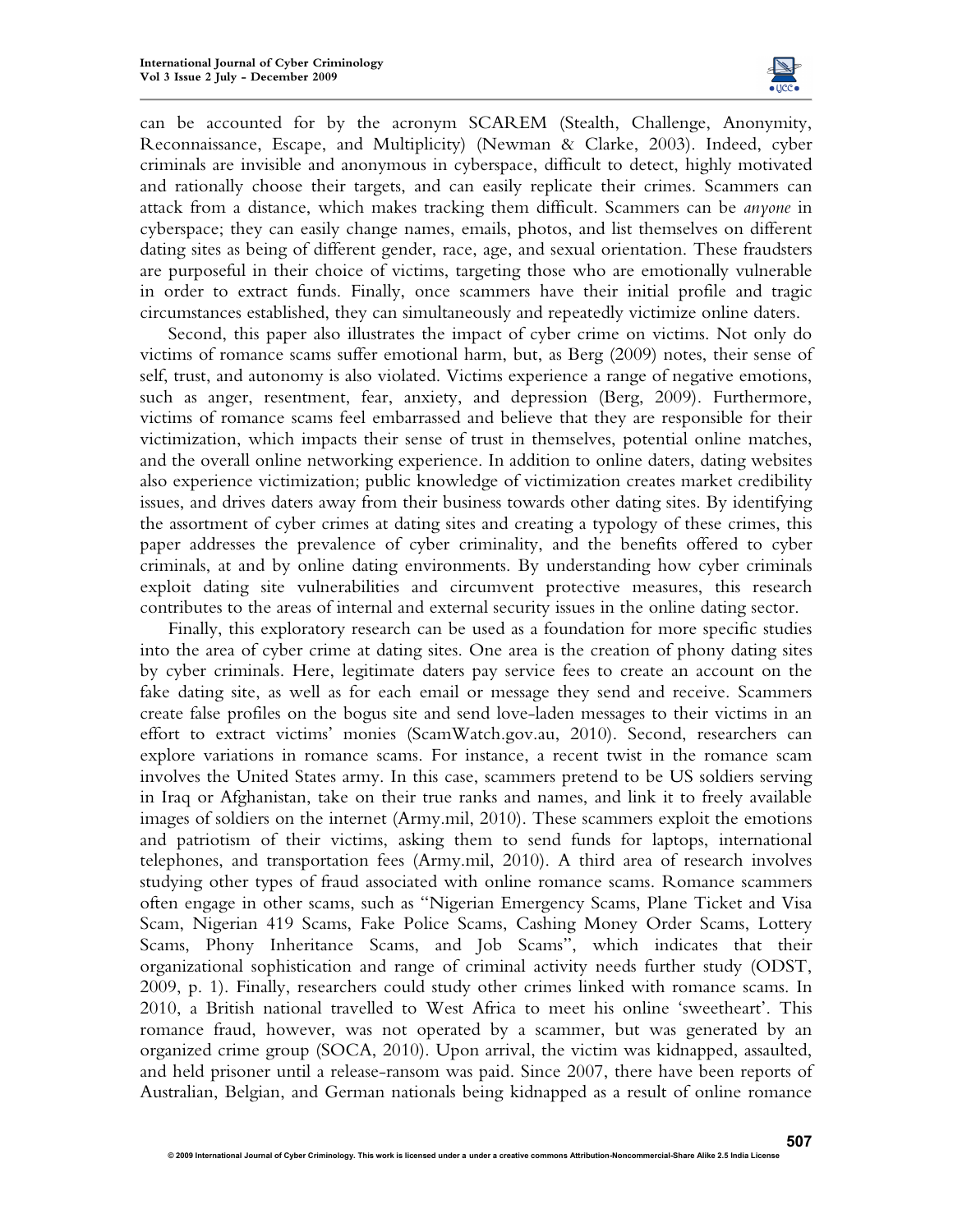scams (SOCA, 2010). The connection of organized crime groups to online romance scams is an area that is understudied.

To conclude, online romance scams are here to stay. The booming online dating industry with its ever increasing membership continues to offer scammers with a ready pool of suckers that are ideal for exploitation. As Nigerian scammers state: "every day, another maga is born in America" (Brulliard, 2009, p. 3). The few and weak countermeasures, the ease of creating dating profiles, an increasing supply of victims, the reluctance of reporting victimization, their social skill prowess, their rationales and justifications, and their untouchable and anonymous status, grants these romance scammers a sanctuary in cyberspace.

#### **Acknowledgement:**

*The author thanks Dr. Ronald Clarke for his insightful comments that run throughout this paper. Any shortcomings, however, are the author's.* 

## **References**

- Agencyscams.com (2006). *Arrests*. Retrieved January 22, 2009, from http://www.agencyscams.com/Arrests.html
- Arms, S. (2010). *Romance Scam: Scammers Feign Affection to Commit Fraud*. Retrieved April 10, 2010, from http://crime.suite101.com/article.cfm/romance\_scam
- Army.mil (2010). *CID warns of Internet romance scams*. Retrieved April 10, 2010, from http://www.army.mil/-news/2010/03/23/36242-cid-warns-of-internet-romancescams/
- BBC (British Broadcasting Corporation) (2007). *UK police in Nigerian scam haul*. Retrieved September 7, 2008, from http://news.bbc.co.uk/1/hi/uk/7027088.stm
- Bednarski, G. (2004). *Enumerating and Reducing the Threat of Transnational Cyber Extortion against Small and Medium Size Organizations*. Retrieved September 13, 2005, from http://www.andrew.cmu.edu/user/gbednars/InformationWeekCMU\_Cyber\_Extorti on\_Study.pdf
- Bentley, A. (2009). *Caught in Love's Cruel Web*. Retrieved October 20, 2009, from http://www.brisbanetimes.com.au/technology/security/caught-in-loves-cruel-web-20091016-h0lk.html
- Berg, S. (2009). Identity Theft Causes, Correlates, and Factors: A Content Analysis. In F. Schmalleger & M. Pittaro. (Eds.), *Crimes of the Internet* (pp. 225-250). New Jersey: Pearson Prentice Hall.

Blane, J.V. (2002). *Cyberwarfare: Terror at a Click*. NY: Novinka Books.

- Brenner, S. W. (2002). Organized Cyber crime? How Cyberspace May Affect the Structure of Criminal Relationships. *North Carolina Journal of Law & Technology, 4*(1), 1-41.
- Brulliard, K. (2009). *Worldwide Slump Makes Nigeria's Online Scammers Work That Much Harder*. Retrieved September 1, 2009, from http://www.washingtonpost.com/wpdyn/content/article/2009/08/06/AR2009080603764.html
- Bullock, K., Clarke, R.V. & Tilley, N. J. (2010). *Situational Prevention of Organized Crimes*. Willan Publishing, UK.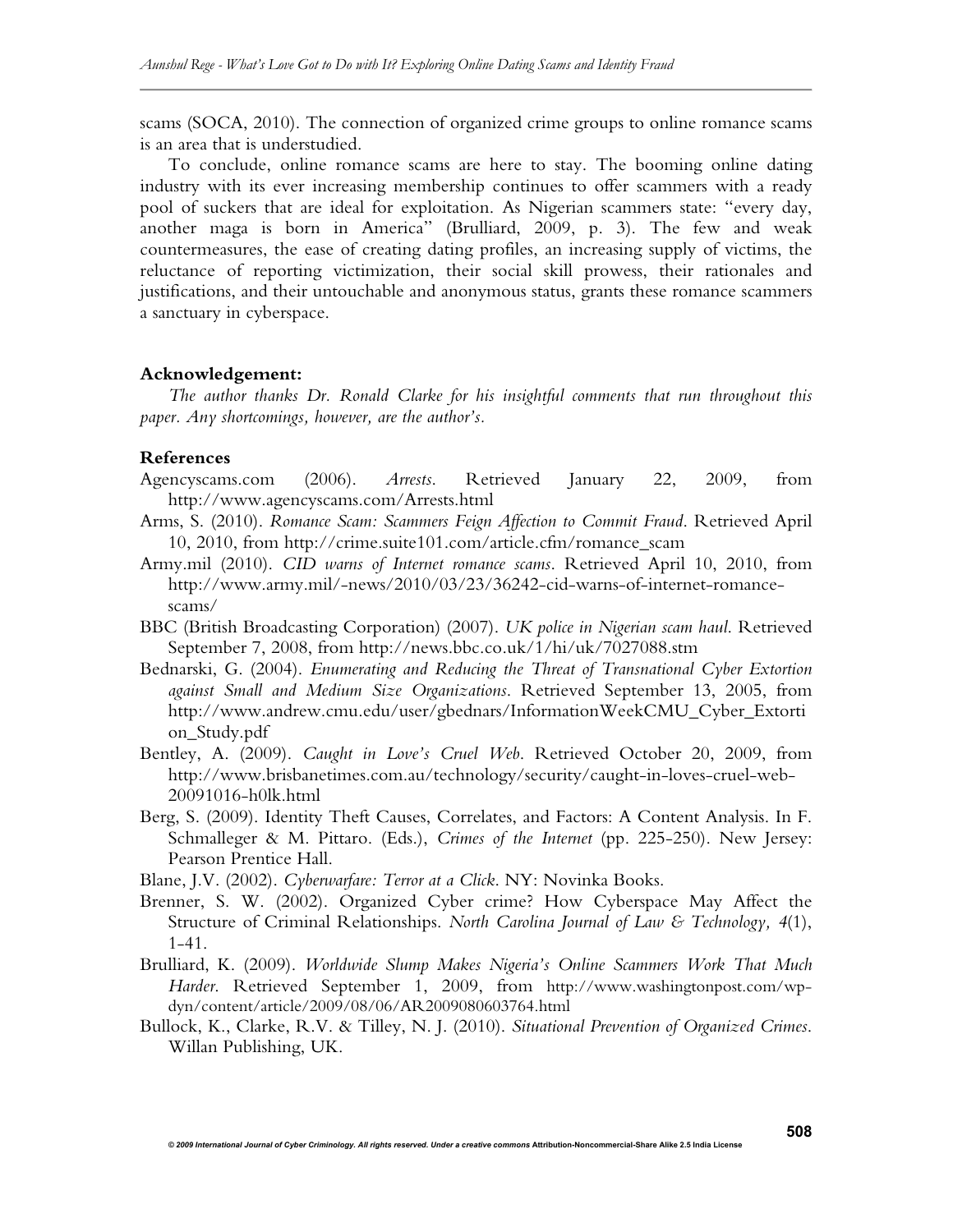

CBC (Canadian Broadcasting Corporation) (2008). *Cyber love lost in Russian bride scam*. Retrieved March 2, 2009. Online at http://www.cbc.ca/canada/montreal/story/2008/02/13/qc-russian-dating-0213.html

Close, A. & Zinkhan G. (2004). Romance and the Internet. The E-Mergence of E-Dating. *Advances in Consumer Research, 31*. 153-157.

Council of Europe. (2004). *Summary of the Organized Crime Situation Report 2004: Focus on the Threat of Cyber crime*. Retrieved on October 15, 2005, from http://www.coe.int/T/E/Legal\_affairs/Legal\_cooperation/Combating\_economic\_cri me/Organised\_crime/Documents/OrgCrimeRep2004Summ.pdf

Cukier, W. & Levin, A. (2009). Internet Fraud and Cyber Crime. In F. Schmalleger & M. Pittaro. (Eds.), *Crimes of the Internet* (pp. 251-279). New Jersey: Pearson Prentice Hall.

CSS (CyberStreetSmart.org). (2010). *Other Types of Online Romance Scams*. Retrieved April 10, 2010, from http://www.cyberstreetsmart.org/dating/dating\_other.html

Dantzker, M.L. & Hunter, R.D. (2006). *Research Methods for Criminology and Criminal Justice –*  $2^{nd}$  *edition.* MA: Jones and Bartlett Publishers.

Datingnmore.com (2004). *Nigerian Dating Scam, aka Romance Scam*. Retrieved September 7, 2008, from htpp://www.datingnmore.com/fraud/scam\_database.htm

DeBrosse, J. (2008). *ID theft victim becomes pawn in dating scam*. Retrieved April 4, 2009 from

http://www.daytondailynews.com/n/content/oh/story/news/local/2008/04/06/ddn 040608scammers.html

Dixon, R. (2005). *Nigerian Cyber Scammers*. Retrieved April 5, 2009, from http://www.latimes.com/technology/la-fg-

scammers20oct20,0,301315.story?page=1&coll=la-tot-promo

Enoch, J. (2008). *Love's Labors Looted: Internet Dating Scams Can Get Expensive*. Retrieved September 7, 2008, from

http://www.consumeraffairs.com/news04/2008/07/eharmony.html

- Epps, S. et. al (2008). *US B2C Online Paid Content: Five-Year Forecast*. Forrester Research Inc.
- Finckenauer, J. (2007). *Mafia and Organized Crime*. Oxford: Oneworld Book.

Finch, E. (2007). The Problem of Stolen Identity and the Internet. In Y. Jewkes. (Ed.), *Crime Online* (pp. 29-43). Oregon: Willan Publishing.

Finn J. & Banach, M. (2000). Victimization Online: The Down Side of Seeking Human Services for Women on the Internet. *Cyberpsychology & Behavior, 3*(2), 243-54.

Fiore, A. & Donath, J. (2004). *Online Personals: An Overview*. ACM Computer-Human Interaction 2004, Vienna, Austria.

Ghana-pedia.org (2009). *419 – Internet Dating Scams*. Retrieved September 2, 2009, from http://www.ghana-

pedia.org/org/index.php?option=com\_content&task=view&id=29&Itemid=47

- Holguin, J. (2005). *Beware Russian Web-Order Brides*. Retrieved April 4, 2009, from http://www.cbsnews.com/stories/2005/04/14/eveningnews/main688311.shtml
- Hitsch, G., Hortacsu, A. & Ariely, D. (2005). *What Makes you Click: An Empirical Analysis of Online Dating*. MIT Solan Research Paper No. 4603-06.
- IC3 (Internet Crime Complaint Center) (2007). *2007 Internet Crime Report*. Retrieved April 1, 2009, from http://www.ic3.gov/media/annualreport/2007\_IC3Report.pdf
- Jenkins, P. (2001). *Beyond Tolerance: Child Pornography on the Internet*. New York: New York University Press.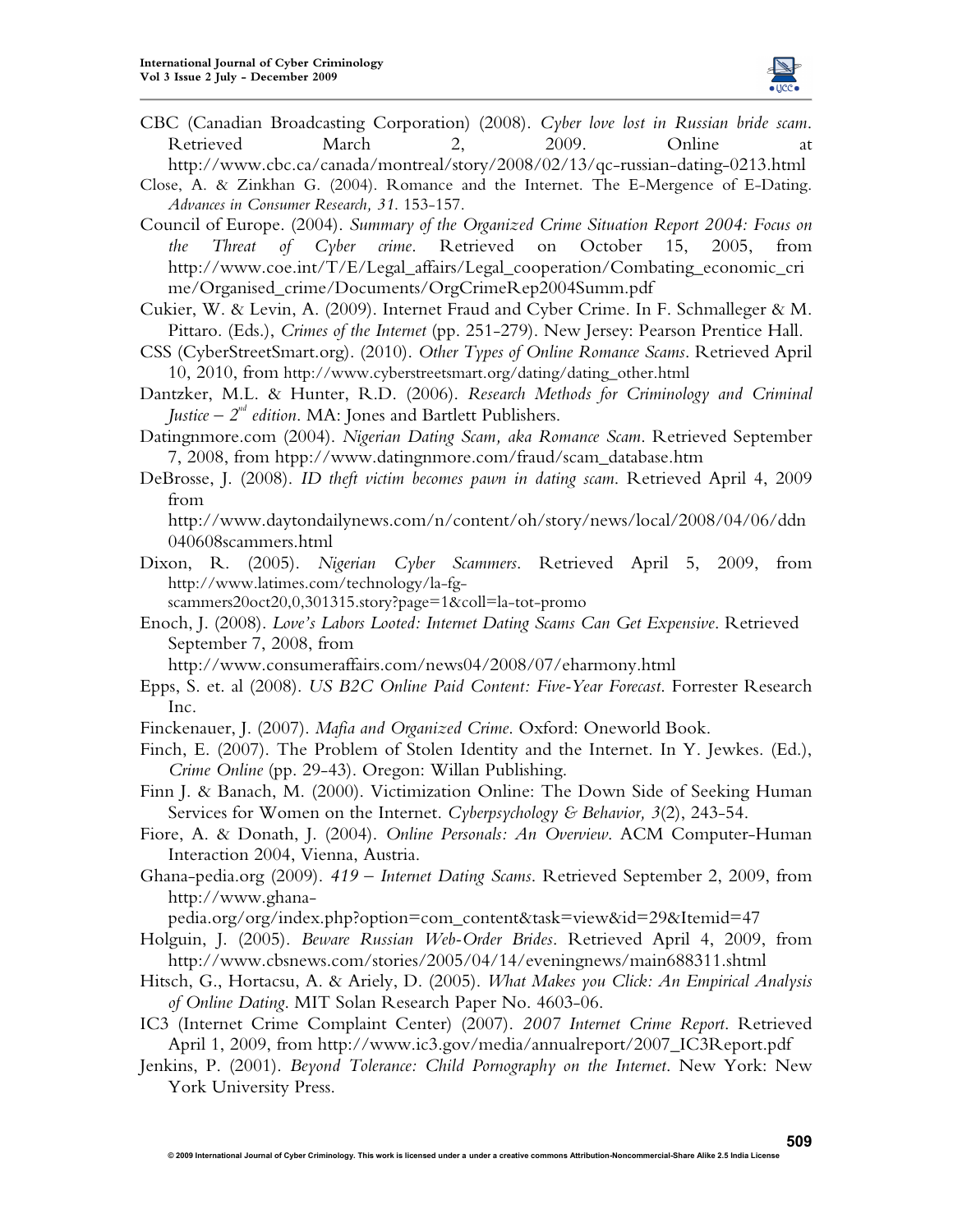- Jewkes, Y. (2003). *Dot.cons: Crime, deviance and identity on the Internet*. Oregon: Willan Publishing.
- King, A. & Thomas, J. (2009). You Can't Cheat an Honest Man: Making (\$\$\$ and) Sense of the Nigerian E-mail Scams. In F. Schmalleger & M. Pittaro. (Eds.), *Crimes of the Internet* (pp. 206-224). New Jersey: Pearson Prentice Hall.
- Kouri, J. (2006). *"Don Juan" Gambler Pleads Guilty to Bilking Vulnerable Women Out of Money*. Retrieved September 7, 2008, from http://www.theconservativevoice.com/article/14664.html
- LeBeuf, M. (2001). *Organized Crime and Cyber crime: Criminal Investigations on the Cutting Edge*. Retrieved December 1, 2005 from http://www.cpc.gc.ca/research/ocrime\_e.pdf
- Lemieux, V. (2003). *Criminal Networks*. Retrieved January 14, 2006, from http://www.rcmp.ca/ccaps/reports/criminal\_net\_e.pdf
- Lewis, J. (2004). Cyber Terror: Missing in Action. In D. Clarke (ed), *Technology and Terrorism* (pp. 145-153). NJ: Transaction Publishers.
- Lovefraud.com (2009). Patrick Giblin: Trolling Phone Dating Lines, Taking Money From 132 Women. Retrieved April 2, 2009, from http://www.lovefraud.com/03\_trueLovefraudStories/Patrick\_Giblin\_swindles\_100\_w omen.html
- Malko, J. (2007). *Fake Profiles*. Retrieved October 2, 2008, from http://www.cupidsreviews.com/article/Fake-Profiles.htm
- McAfee. (2005). *McAfee Virtual Criminology Report: North American Study into Organized Crime and the Internet*. Retrieved October 20, 2005, from http://www.mcafee.com/us/local\_content/misc/mcafee\_na\_virtual\_ criminology\_report.pdf
- McAfee (2007). *McAfee North America Criminology Report: Organized Crime and the Internet 2007*. Retrieved January 21, 2008, from
- http://us.mcafee.com/enus/local/html/identity\_theft/NAVirtualCriminologyReport0 7.pdf
- McMullan, J. & Rege, A. (2009). Cyberextortion at Online Gambling Sites: Criminal Organization and Legal Challenges. In I. Carr, (Ed.), *Computer Crime – International Library of Criminology, Criminal Justice and Penology – Second Series*. UK: Ashgate Publishing.
- McRae, B. & McKnight, J. (2007). Privacy and Online Dating. In *Convenient of Invasive The Information Age*. CO: Ethica Publishing.
- Mitchell, R. (2009). *A well-oiled Internet dating machine can generate well in excess of £140 million a year and has replaced the historic personal ad. What is the secret behind one of the Internet's biggest success stories?* Retrieved May 16, 2009, from http://www.computerworlduk.com/management/online/isp/indepth/index.cfm?articleid=2069
- Moses, A. (2009). *Hardline Nigerian official pledges to arrest the 419 scammers*. Retrieved September 1, 2009, from http://www.smh.com.au/technology/security/hardlinenigerian-official-pledges-to-arrest-the-419-scammers-20090901-f65d.html
- Nhan, J. & Huey, L. (2008). Policing through nodes, clusters and bandwidth. In S. Leman-Langlois. (Ed.). *Technocrime: Technology, crime and social control* (pp. 1-13). Oregon: Willan Publishing.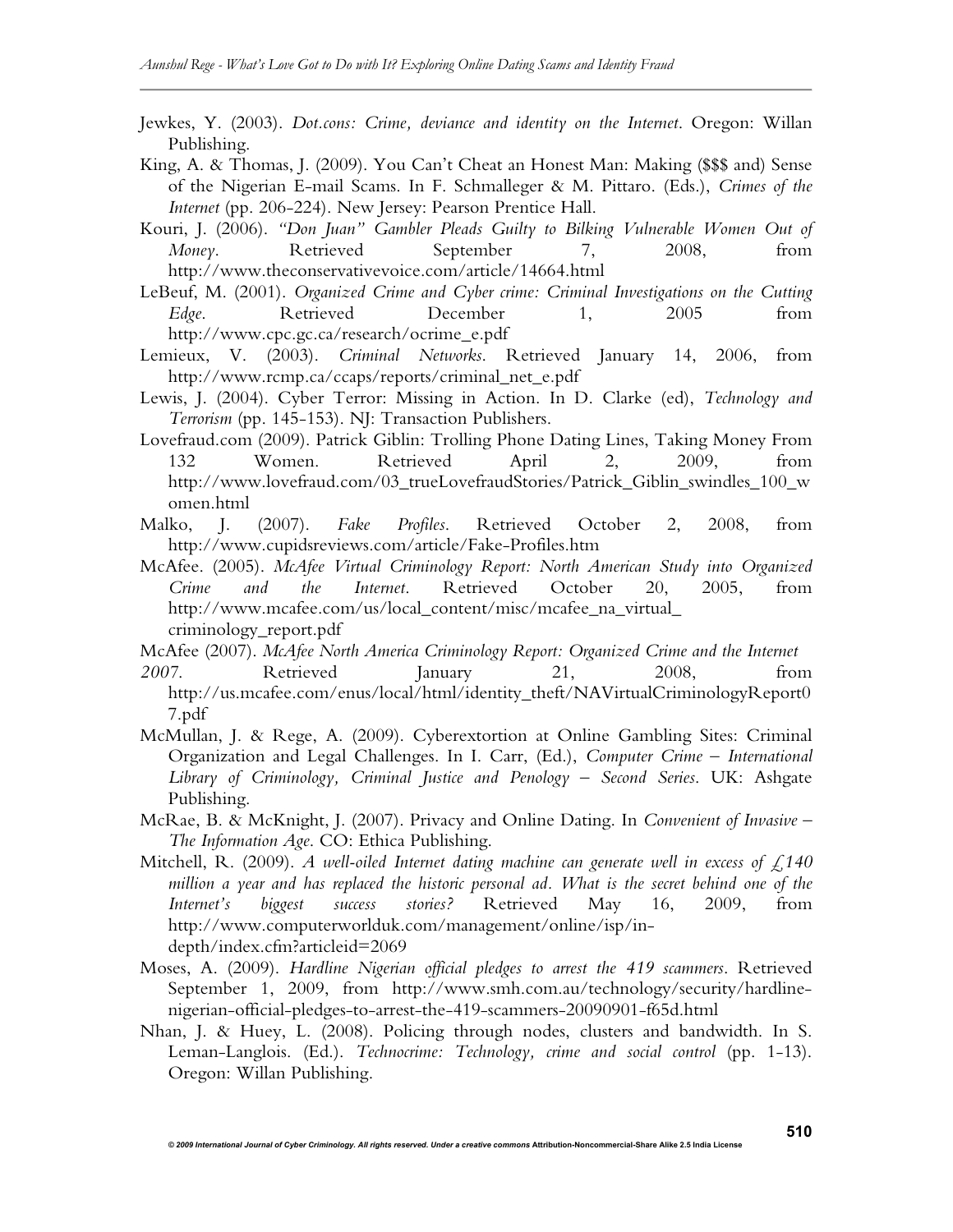

- NCL (National Consumers League) (2008). *Love Stinks. Consumer Group Helps Lonely Evade Scams*. Retrieved February 13, 2009, from http://www.nclnet.org/news/2008/sweetheart\_swindles\_02082008.htm
- Nelson, K. (2005). *Tempe man warns of Internet scam that led to heartbreak*. Retrieved September 7, 2008, from http://www.crime-research.org/news/15.04.2005/1161
- Netcred.co.uk (2006). *The Sweetheart Scam*. Retrieved September 7, 2009. Online at http://netcred.co.uk/security/sweetheart-dating-fraud.html
- Neuman, L. W. (2003). *Social Research Methods: Qualitative and Quantitative Approaches*. Massachusetts: Allyn & Bacon.
- Newman, G. & Clarke, R. (2003). *Superhighway Robbery: Preventing E-commerce Crime*. OR: Willan Publishing.
- ODST (Online Dating Safety Tips.com) (2009). *Top 10 Scams*. Retrieved October 20, 2009, from http://www.onlinedatingsafetytips.com/Top10Scams.cfm
- O'Key, S. (2008). *Looking for love? Keep an eye on your wallet*. Retrieved October 2, 2008. , from http://www.cnn.com/2008/LIVING/04/21/romance.fraud/index.html
- OPA (Online Publishers Association) (2005). *U.S. Consumer Spending for Online Content Totals \$987 Million in First Half of 2005*. Retrieved March 21, 2009, from http://www.online-publishers.org/newsletter.php?newsType=pr&newsId=34
- OSAC (Overseas Security Advisory Council) (2005). *Internet Dating Fraud Scam*. Retrieved September 7, 2008, from

https://www.osac.gov/Reports/report.cfm?contentID=39785&print

- Pattavina, A. (2005). *Information Technology and the Criminal Justice System*. California: Sage Publications.
- Paulson, R. A., & Weber, J. E. (2006). Cyberextortion: An Overview of Distributed Denial of Service Attacks Against Online Gaming Companies. Issues in Information Systems, *7*(2), 52-56.
- Pressbox.co.uk (2005). *CBS Evening News interview with Steven E Coffman of FamilyeStore.com to be aired Russian dating*. Retrieved April 4, 2009, from http://www.pressbox.co.uk/detailed/26727.html
- Rege-Patwardhan, A. (2009). Cyber crimes against critical infrastructures: a study of online criminal organization and techniques. *Criminal Justice Studies, 22* (3), 261-271.
- Rogers, M.K. (2005). *The Development of a Meaningful Hacker Taxonomy: A Two Dimensional Approach*. Retrieved January 23, 2007, from https://www.cerias.purdue.edu/tools\_and\_resources/bibtex\_archive/archive/2005- 43.pdf
- Romancescams.org (2008a). *About Romance Scammers*. Retrieved April 5, 2009, from http://www.romancescams.org/RS%20About%20Romance%20Scammers.html
- Romangescams.org (2008b). *Blackmail with webcam pictures*. Retrieved April 5, 2009, from http://www.romancescams.org/RS%20Blackmail.html
- ScamWatch.gov.au. (2010). *Dating and Romance Scams*. Retrieved April 10, 2010, from http://www.scamwatch.gov.au/content/index.phtml/tag/DatingRomanceScams
- Schloenhardt, A. (1999). Organised Crime and the Business of Migrant Trafficking An Economic Analysis. Retrieved December 20, 2005, from http://www.aic.gov.au/conferences/occasional/schloenhardt.pdf
- Scott, M. (2009). Multistakers say one online dating site won't do. Retrieved March 10, 2009, from http://www.heraldnews.com/lifestyle/x545172880/Multitaskers-say-oneonline-dating-site-wont-do